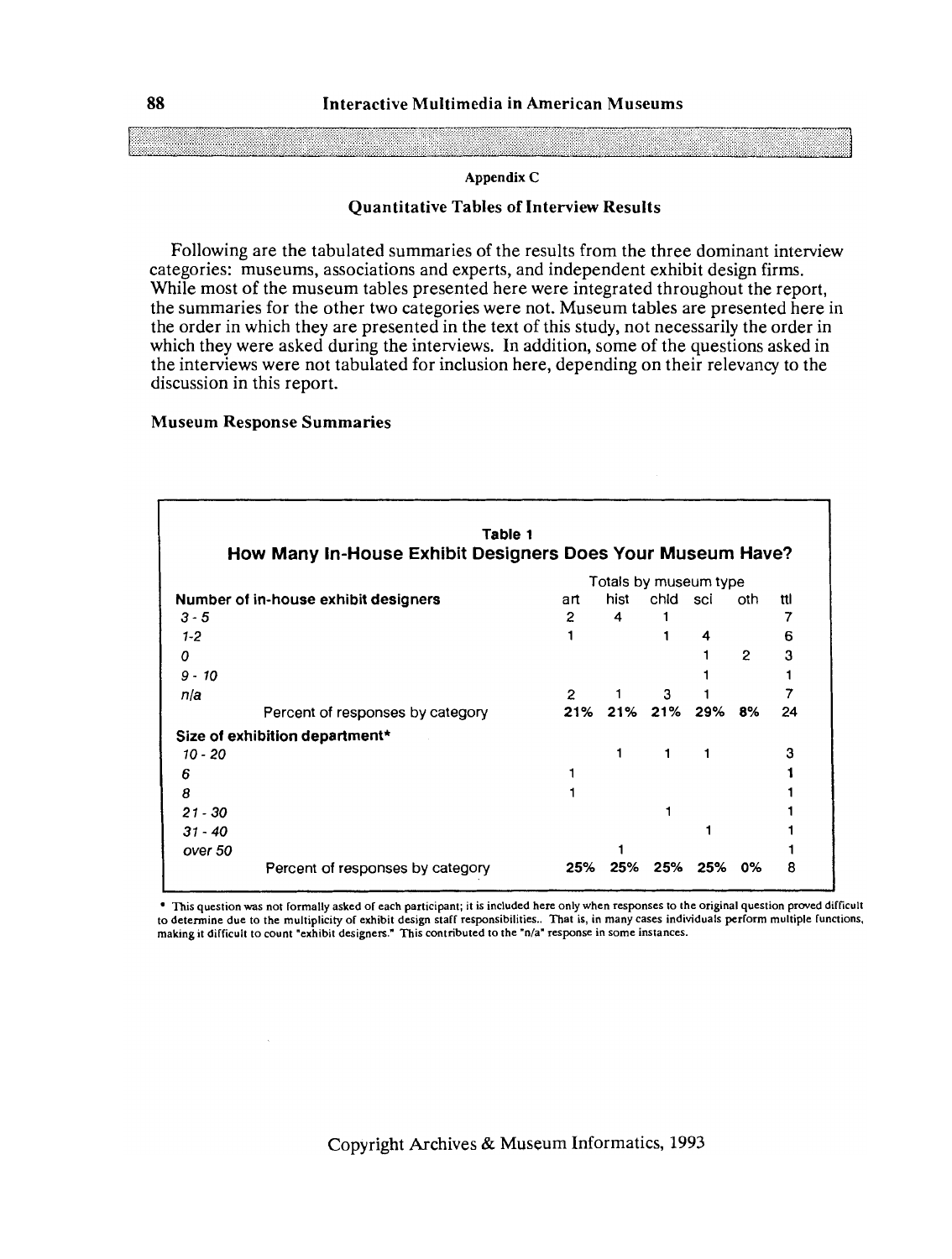| Table 2                                              |     |      |      |     |     |     |
|------------------------------------------------------|-----|------|------|-----|-----|-----|
| What Is Your Museum's Educational Philosophy?        |     |      |      |     |     |     |
| Totals by museum type                                |     |      |      |     |     |     |
| Museum philosophy or mission                         | art | hist | chid | sci | oth | ttl |
| To educate/answer questions/inform                   | з   | 2    | 3    |     |     | 16  |
| To enhance curiosity/inspire interest to learn more  |     |      |      |     |     | 6   |
| To provide greater understanding/exposure/enjoyment  | 3   |      |      |     |     |     |
| To provide hands-on experience/experiential learning |     |      |      | з   |     |     |
| To provide interactive learning experiences          |     |      |      |     |     | 3   |
| To preserve & collect                                |     |      |      |     |     | 3   |
| To teach about/interpret history                     |     |      |      |     |     | 3   |
| To research                                          |     |      |      |     |     |     |
| To test exhibits                                     |     |      |      |     |     |     |
| Percent of responses by category                     | 20% | 15%  | 20%  | 39% | 7%  |     |

Note: No attempt was made to match the spontaneous responses to this questionwith the museums' published mission statements, since the aim of the question was to discover the interviewee's perception of the museum's goals.

| How Many Visitors Does Your Museum Have Annually? | Table 3 |      |      |     |     |     |  |
|---------------------------------------------------|---------|------|------|-----|-----|-----|--|
| Totals by museum type                             |         |      |      |     |     |     |  |
| Number of visitors per year                       | art     | hist | chid | sci | oth | ttl |  |
| 1 - 4 million                                     |         | 2    |      | 2   |     | 6   |  |
| 500,000-1 million                                 |         |      |      |     |     | 2   |  |
| 251,000-500.000                                   |         |      |      |     |     | 2   |  |
| 101,000-250,000                                   |         |      |      |     |     | 2   |  |
| 75,000 - 100,000                                  |         |      |      |     |     |     |  |
| 10,000 - 50,000                                   |         |      |      | 2   |     | 3   |  |
| n/a                                               | 3       |      | 4    |     |     | 8   |  |
| Percent of responses by category                  | 21%     | 21%  | 21%  | 29% | 8%  | 24  |  |

Note: Many of the participants based their response to this question on opinions, not research data. Also, the numbers do not spccify how many of the visitors recorded in any one year are repeat visitors.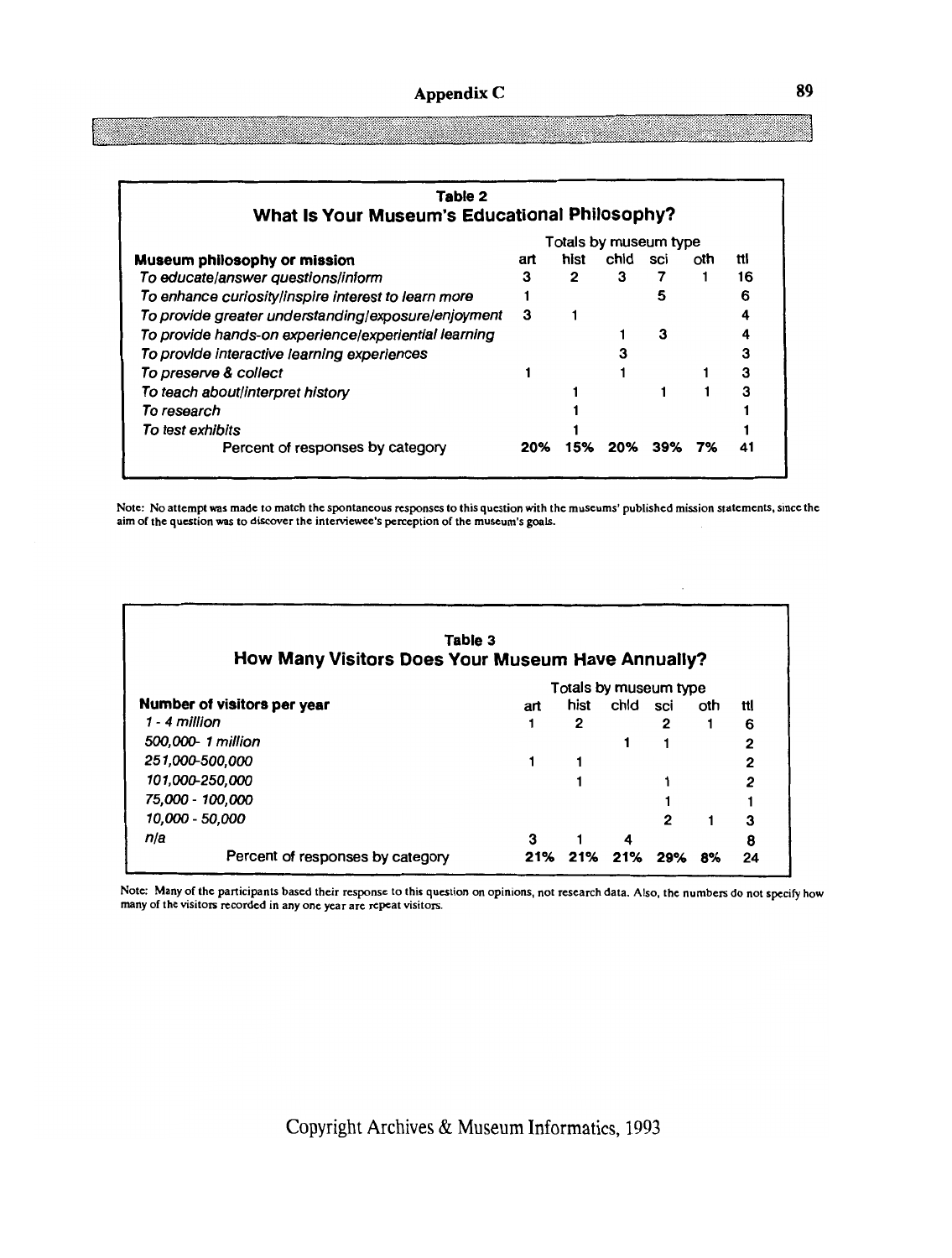| Table 4                                               |     |      |         |     |     |     |
|-------------------------------------------------------|-----|------|---------|-----|-----|-----|
| Do You Feel Your Visitors Match Your Target Audience? |     |      |         |     |     |     |
| Totals by museum type                                 |     |      |         |     |     |     |
| Do visitors match the target audience                 | art | hist | chid    | sci | oth | ttl |
| Yes, would say so for the most part                   | 2   | 2    | 5       |     | 2   | 12  |
| No/not really                                         |     | 2    |         | 2   |     | 5   |
| Don't know/not sure                                   |     |      |         |     |     | 3   |
| n/a                                                   |     |      |         |     |     |     |
| Not sure, think so                                    |     |      |         |     |     |     |
| Percent of responses by category                      | 20% |      | 20% 24% | 28% | 8%  | 24  |
| <b>Additional comments</b>                            |     |      |         |     |     |     |
| Would like to attract more economically               |     |      |         |     |     |     |
| disadvant/minorities                                  | 2   |      |         |     |     | 5   |
| Would like to attract more people (of all kinds)      |     |      |         |     |     |     |
| Have specific outreach programs/activities            |     |      |         | 3   |     |     |
| The local community is under served                   |     |      |         |     |     |     |
| Doing a visitor study now to look at this             |     |      |         |     |     |     |
| Percent of responses by category                      | 20% | 20%  | 13%     |     | ОΧ  | 15  |

### **Table 5 How Have the Various Segments of Your Audience Responded to the Interactive Technology-Based Exhibits?**

|                                                             |     |      |      | Totals by museum type |     |     |
|-------------------------------------------------------------|-----|------|------|-----------------------|-----|-----|
| <b>Audience reactions to interactives</b>                   | art | hist | chid | sci                   | oth | ttl |
| All segments seem to respond well                           | 5   | з    | 2    | 4                     | 2   | 16  |
| Kids love/take to technology more readily than adults       |     | 2    |      |                       |     | 4   |
| Quite varied -depends on learning style not<br>demographics |     |      |      | 2                     |     | 3   |
| Children often teach /encourage adults to<br>use technology |     | 2    |      |                       |     | 2   |
| Adults tend to watch kids interacting                       |     |      |      |                       |     |     |
| n/a                                                         |     |      |      |                       |     |     |
| Percent of responses by category                            | 26% |      | 19%  |                       |     | 27  |
|                                                             |     |      |      |                       |     |     |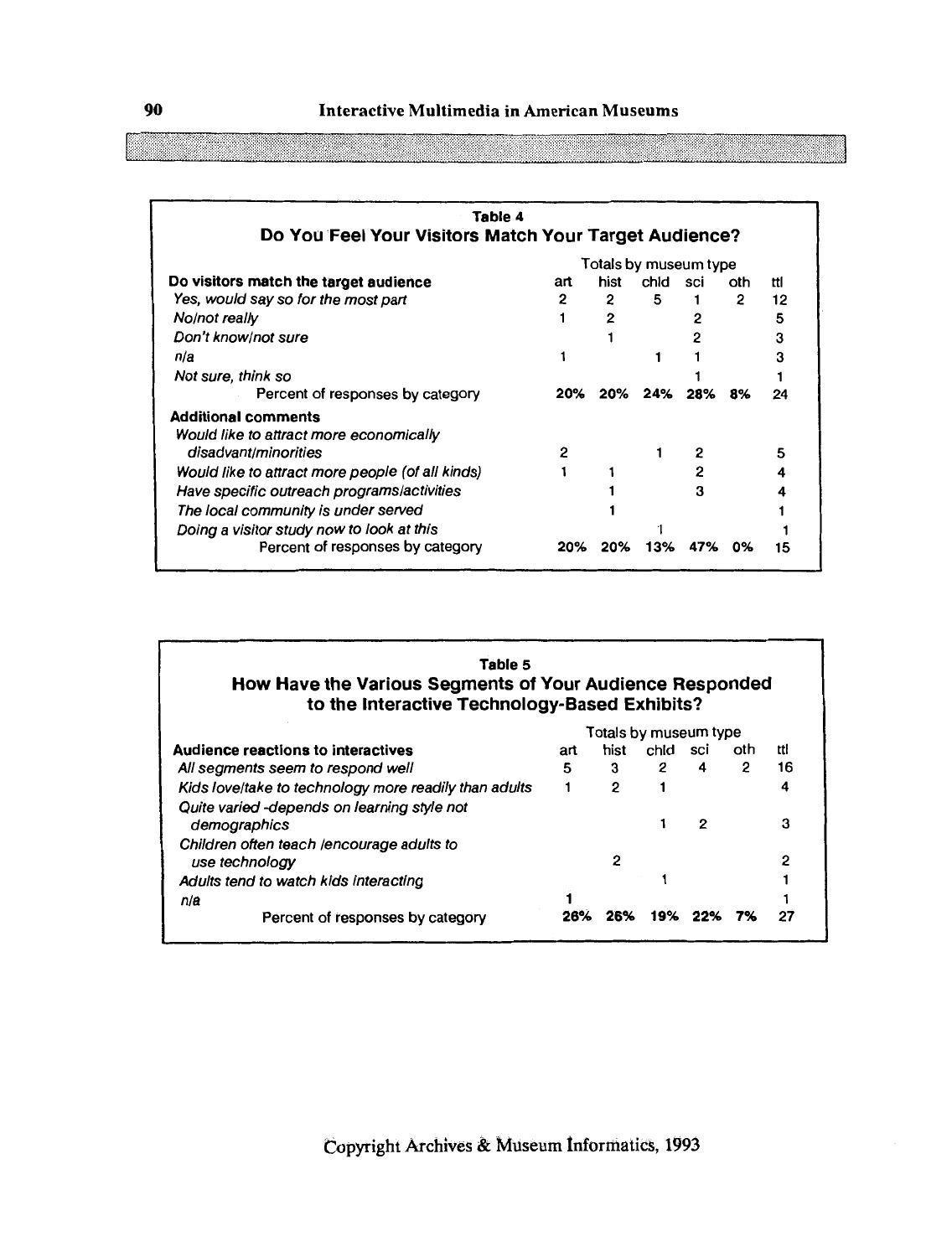| Table 6<br>What Are the Key Success Factors for Interactive Exhibits? |                       |      |                |                |                |                |  |
|-----------------------------------------------------------------------|-----------------------|------|----------------|----------------|----------------|----------------|--|
|                                                                       | Totals by museum type |      |                |                |                |                |  |
| Key success factors for interactive exhibits                          | art                   | hist | chld           | sci            | oth            | ttl            |  |
| Total engagement through multi-sensory interaction                    |                       | 1    | $\mathbf{2}$   | 3              |                | 6              |  |
| Meaningful/creative interaction that bullds connection                | 1                     | 3    | 1.             |                |                | 6              |  |
| Physical environment should complement exhibit                        | 1                     |      | $\mathbf{z}$   | 3              |                | 6              |  |
| <b>Frequent Interaction</b>                                           |                       |      |                | 3              | 1              | 4              |  |
| Appropriate use of the technology/capabilities                        |                       |      | 1              | $\overline{P}$ | 1              | 4              |  |
| Multl-dimenslonal (aesthetic, kinesthetic, educational)               | 1                     |      | 3              |                |                | 4              |  |
| Attractive/exciting front end                                         |                       |      |                | 2              | $\overline{2}$ | 4              |  |
| Make it look simple (content & interface)                             | 1                     |      | 2              |                |                |                |  |
| <b>Understanding visitor needs</b>                                    | 1                     | 1    | 1              |                |                |                |  |
| <b>High quality graphics</b>                                          |                       |      |                |                |                | з              |  |
| Personalization - visitor can have unique affect                      |                       |      | 1              | 2              |                | 3              |  |
| Color - bright or merely the use of                                   | 1                     |      |                |                |                | 3              |  |
| Designed so small groups can use                                      |                       |      |                | 2              |                | 3              |  |
| Do formative evaluation & testing                                     |                       |      | 1              | 2              |                | 3              |  |
| Never let user get lost/good navigation clues                         |                       |      |                |                | 1              | 3              |  |
| Having an active role - control                                       | $\overline{2}$        |      |                |                |                | 3              |  |
| Front end analysis of audience                                        |                       |      |                |                |                | 2              |  |
| Immediate feedback                                                    |                       |      |                |                | 1              | $\overline{2}$ |  |
| Has to be fun                                                         |                       |      |                |                |                | $\overline{2}$ |  |
| Variety of interaction types, also changing over time                 |                       |      | 1              |                |                | 2              |  |
| Show relevance of topic to individual                                 |                       |      | $\overline{2}$ |                |                | $\overline{2}$ |  |
| Clearly defined objectives                                            |                       |      |                |                |                | $\overline{2}$ |  |
| Automatic reset to attract loop                                       |                       |      |                |                |                | 2              |  |
| Involve body movement whenever possible                               |                       |      |                |                |                | 2              |  |
| Encourage cooperative learning                                        |                       |      |                |                |                |                |  |
| Percent of responses by category                                      | 13%                   | 15%  | 23%            | 43%            | 8%             | 80             |  |

Ĩ.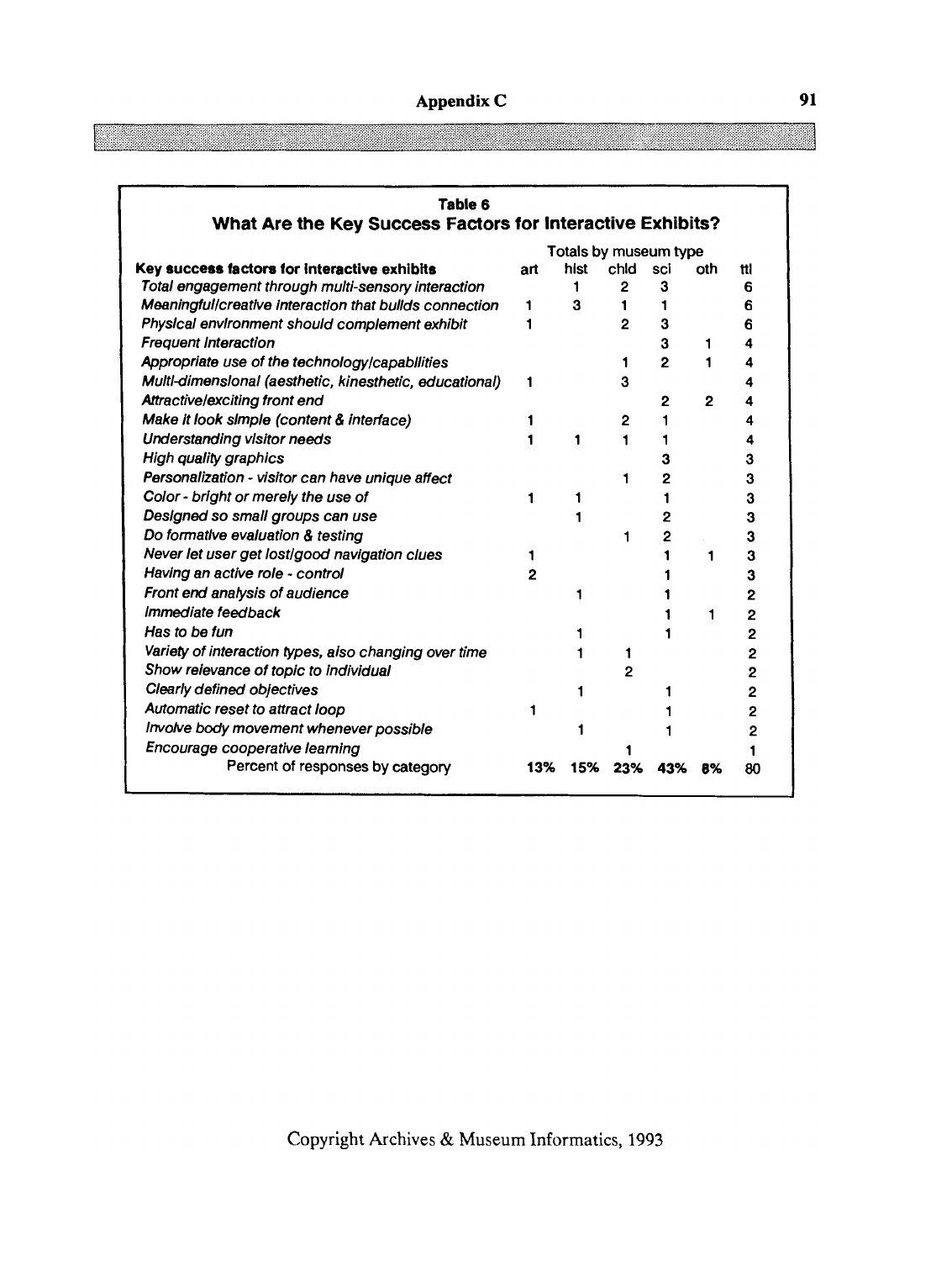#### **Table 7 How Would You Rate the Following Elements in Terms of its Importance to the Success of a Technology-Based Exhibit?**

**Average rating of factors' importance to success of exhibit.** 

 $(1 = \text{very important}, 3 = \text{somewhat important}, 5 = \text{not at all important})$ 

|                               | Art | Hist | Chid             | Sci         | Oth | W/avg* |
|-------------------------------|-----|------|------------------|-------------|-----|--------|
| <b>Extent visitor control</b> | 1.7 | 1.9  | 1.8              | 1.3         | 1.5 | 1.6    |
| Extent topic made relevant    | 1.5 | 1.3  | 1.6              | 2           | з   | 1.8    |
| Exhibit environment           | 1.7 | 2.9  | 1.6              | 2.5         | 2.5 | 2.3    |
| Range audience attracted      | 2.7 | 2    | 2                | 2.8         | з   | 2.5    |
| Depth of information          | 1.7 | 2.5  | $2.5^{\circ}$    | - 2.8       | 3.3 | 2.5    |
| Percent audience attracted    | 3.3 | 3.1  | 1.4              | 2.8         | 2.5 | 2.6    |
| Location in museum            | 2   | з    | 1.9 <sub>1</sub> | 3.3         | 2.5 | 2.6    |
| Average                       | 2.1 | 2.4  |                  | $1.8 \t2.5$ | 2.6 |        |

' Weighted Average based on 19 responses.

Success Elements: Extent of visitor control - refers to the level of user manipulability of the exhibit; the level of freedom and interaction opportunities. Extent topic made relevant -refers to the extent that the topic of the exhibit is made relevant to the visitor's existence or daily life; presentation of some commonalitythat would make theexhibit of interest to thevisitor. Exhibit environment -refers to the exhibit setting characteristics and how important the areas surrounding the exhibit are to that exhibit's success. Range of audience attracted -refers to the breadth of visitors who interact with the exhibit, a high range being young and old, of various ethnicities, education levels, and **so** on. Depth of information -refers to the depth of information that is contained in the exhibit; the extent thatvisitorswould have all/most of their questions about the topic answered through the exhibit. Percent of audience attracted - refers to the percent of visitors who interact with the exhibir. Location in museum - refers to the importance of the exhibit's location within the museum setting; whether there are advantages/disadvantages to certain locations (i.e., near the entrance).

| Table 8<br>What Computer Platform Do You Use?       |     |      |      |              |     |     |  |  |
|-----------------------------------------------------|-----|------|------|--------------|-----|-----|--|--|
| Totals by museum type                               |     |      |      |              |     |     |  |  |
| What computer platform do you use                   | art | hist | chid | sci          | oth | ttl |  |  |
| All Macs                                            | 2   |      | з    |              |     | 6   |  |  |
| Majority of MAC/tend to use/prefer MAC              |     | 1    |      | 2            |     | 5   |  |  |
| Use a mix of platforms (Mac, DEC, DOS, Amiga, etc.) |     |      |      | $\mathbf{2}$ |     | 3   |  |  |
| Have a mix of Mac & DOS                             |     |      |      | 2            |     | 3   |  |  |
| <b>Only DOS/compatibles</b>                         |     |      |      |              |     | 2   |  |  |
| DEC                                                 |     |      |      |              |     |     |  |  |
| Don't know                                          |     |      |      |              |     |     |  |  |
| n/a                                                 |     |      |      |              |     |     |  |  |
| Percent of responses by category                    | 21% | 21%  | 21%  | 29%          | 8%  | 24  |  |  |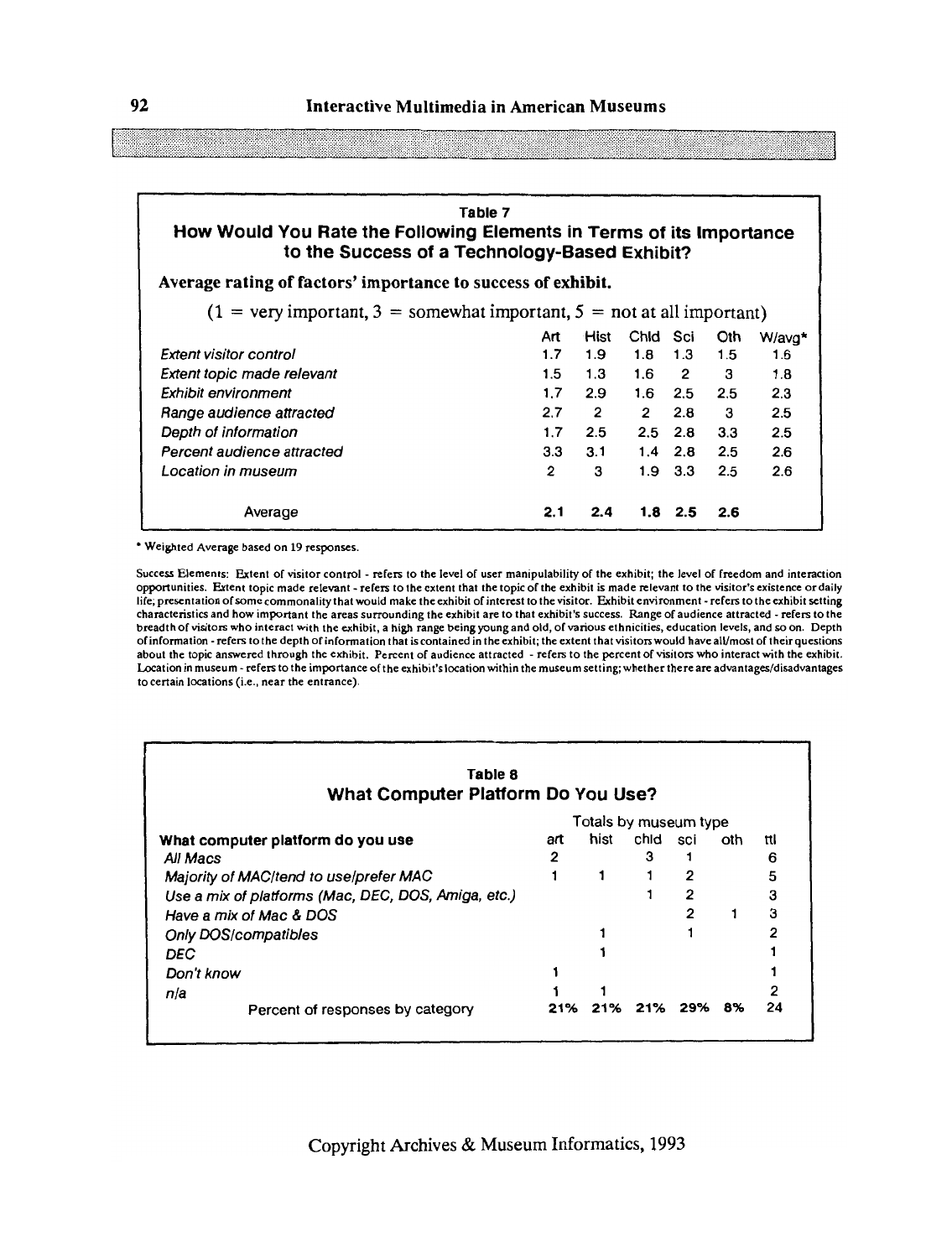<u> Tanzania (h. 1888).</u>

| Table 9<br>Have You Discovered Anything About the Effectiveness<br>of User Interfaces? |                |                       |                |                |              |     |  |  |  |
|----------------------------------------------------------------------------------------|----------------|-----------------------|----------------|----------------|--------------|-----|--|--|--|
|                                                                                        |                | Totals by museum type |                |                |              |     |  |  |  |
| <b>Effectiveness of user interfaces</b>                                                | art            | hist                  | chid           | sci            | oth          | tti |  |  |  |
| Use touch screens                                                                      | 3              | 3                     | 3              | 2              | $\mathbf{2}$ | 13  |  |  |  |
| Likeluse track balls                                                                   | 1              | 1                     | з              | 4              |              | 9   |  |  |  |
| Have used a variety of interfaces                                                      |                |                       |                | 4              |              | 4   |  |  |  |
| interface depends on the objectives of the exhibit                                     |                |                       | 2              |                | 1            | 4   |  |  |  |
| Use buttons                                                                            | 1              | 1                     |                |                |              | 3   |  |  |  |
| <b>Use joysticks</b>                                                                   |                |                       |                |                |              | 2   |  |  |  |
| Use mice                                                                               |                | 1                     |                |                |              | 2   |  |  |  |
| Use control/"black" box                                                                |                |                       |                |                |              | 1   |  |  |  |
| Use keypads                                                                            |                |                       |                |                |              |     |  |  |  |
| nia                                                                                    | $\overline{2}$ | 1                     |                |                |              |     |  |  |  |
| <b>Reasons/Comments</b>                                                                |                |                       |                |                |              |     |  |  |  |
| Buttons are usually meaningless/ineffective                                            |                |                       | 1              |                |              |     |  |  |  |
| All interfaces can work well if presented well                                         |                |                       |                |                |              |     |  |  |  |
| Many people haven't experienced track balls or mice                                    |                |                       |                |                |              |     |  |  |  |
| Track balls are cheaper & low/no maintenance                                           |                | 1                     |                |                |              | 2   |  |  |  |
| Touch screens provide easylintuitive/clean Interaction<br>Maintenance has been         | 2              | 1                     | $\overline{2}$ | ă              | 1            | 9   |  |  |  |
| Ican be an Issue with touch screens                                                    | 2              |                       |                |                |              | 4   |  |  |  |
| Touch screen works better with kids than aduits                                        |                |                       |                | $\overline{2}$ |              | 2   |  |  |  |
| Maintenance has not been an issue with touch screens                                   |                | 1                     |                |                | 1            | 2   |  |  |  |
| Do not like touch screens                                                              |                |                       |                | 1              |              |     |  |  |  |
| Layers of information are less clear with touch screens                                |                |                       |                |                |              |     |  |  |  |
| Touch screens are prone to breaking down                                               |                |                       |                |                |              |     |  |  |  |
| Touch screens are much more expensive                                                  |                |                       |                |                |              |     |  |  |  |
| Had problems with people stealing mice, so discontinued                                |                | 1                     |                |                |              |     |  |  |  |
| Touch screens are very reliable these days                                             |                |                       |                |                |              |     |  |  |  |
| Percent of responses by category                                                       | 15%            | 17%                   | 23%            | 38%            | 7%           | 71  |  |  |  |

**Maria Alexandria**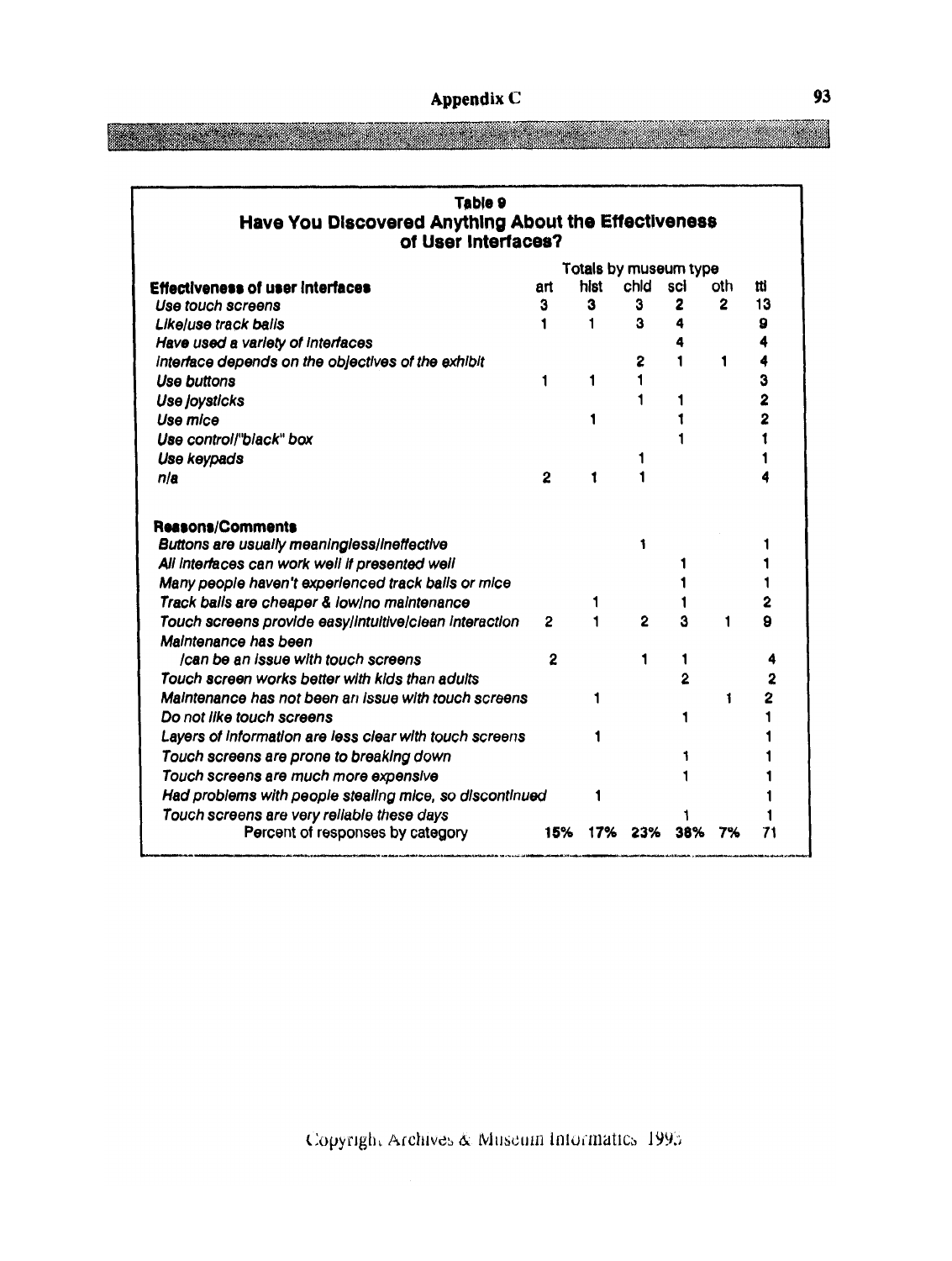**94 Interactive Multimedia in American Museums** 

| Table 10                                                        |                       |      |      |                |     |     |
|-----------------------------------------------------------------|-----------------------|------|------|----------------|-----|-----|
| What Technology Have You Implemented Recently in Your Exhibits? |                       |      |      |                |     |     |
|                                                                 | Totals by museum type |      |      |                |     |     |
| What technology have you implemented recently                   | art                   | hist | chid | sci            | nth | tti |
| New interactive multimedia (not videodisc)                      |                       | 1    | 3    |                | 1   | 5   |
| No specific plans in place recently                             | 1                     | 1    |      | 1              |     | 3   |
| None                                                            | $\mathbf{2}$          | 1    |      |                | 1   | 4   |
| Videodisc                                                       | $\mathfrak{p}$        |      | 1    |                |     | 3   |
| <b>Touch screens</b>                                            |                       | 1    |      | 1              |     | 2   |
| Bar code technology                                             |                       |      |      | 1              |     | 1   |
| Blue screen/artificial immersion environment                    |                       |      | 1    |                |     |     |
| Atari driving simulator                                         |                       |      |      | 1              |     |     |
| Computer used to track visitor results                          |                       |      | 1    |                |     | 1   |
| Amiga Computer projects                                         |                       |      |      | 1              |     |     |
| Digital audio                                                   |                       |      | 1    |                |     | 1   |
| A/V programs                                                    |                       |      |      |                |     | 1   |
| n/a                                                             |                       |      |      |                |     | 2   |
| Percent of responses by category                                | 19%                   | 19%  | 35%  | 19%            | -8% | 26  |
| Working on/about to implement                                   |                       |      |      |                |     |     |
| <b>Videodisc</b>                                                | 3                     |      | 1    | 3              |     | 7   |
| Virtual reality                                                 |                       |      |      | $\overline{2}$ |     | 2   |
| Would like to use DVI or CD-I                                   | 1                     |      |      | 1              |     | 2   |
| CD-ROM                                                          |                       | 1    |      |                |     | 1   |
| CD-I                                                            |                       |      |      | 1              |     | 1   |
| Video for museum orientations                                   |                       |      |      | 1              |     |     |
| Digital video editing                                           |                       |      |      | 1              |     |     |
| Interactive multimedia                                          |                       |      | 1    |                |     |     |
| <b>Networked computers</b>                                      |                       |      |      | 1              |     |     |
| Would like to do more videodisc                                 |                       |      |      |                |     |     |
| Percent of responses by category                                | 22%                   | 6%   | 11%  | 61%            | 0%  | 18  |

<u> Maria Sant</u>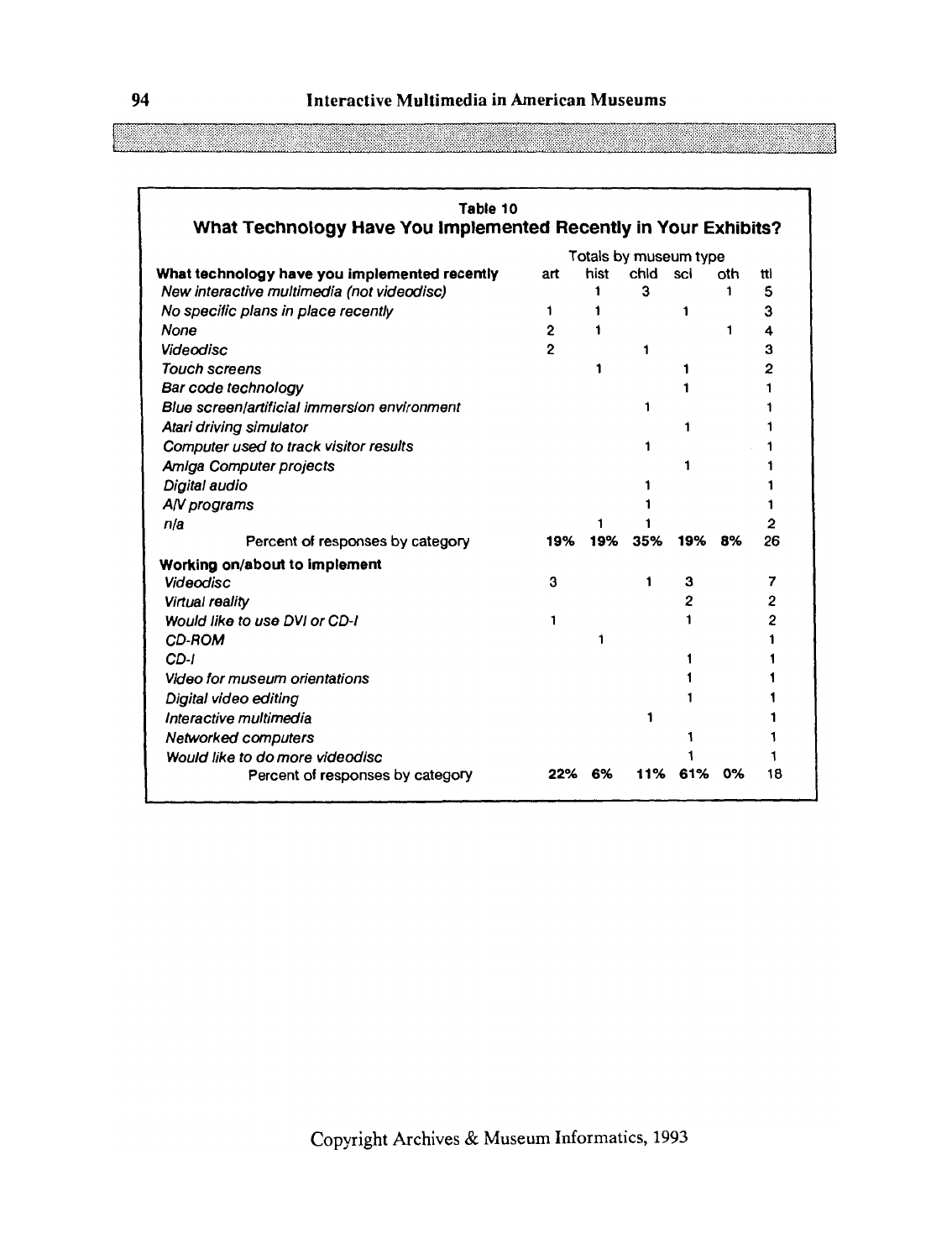| Appendix C |  |
|------------|--|
|            |  |

| Table 11                                          |                       |              |      |     |     |    |  |  |
|---------------------------------------------------|-----------------------|--------------|------|-----|-----|----|--|--|
| What Authoring/Programming Software Do You Use?   |                       |              |      |     |     |    |  |  |
|                                                   | Totals by museum type |              |      |     |     |    |  |  |
| Authoring or programming languages preferred/used | art                   | hist         | chid | sci | oth | Ħl |  |  |
| <b>HyperCard</b>                                  |                       | $\mathbf{2}$ | з    |     |     | 6  |  |  |
| <b>MacroMind Director</b>                         | 2                     |              |      |     |     | 5  |  |  |
| Use quite a few off the shelf programs            |                       |              |      | 2   |     | 3  |  |  |
| Mostly custom programming                         |                       |              |      | 2   |     | 2  |  |  |
| Use HyperCard the most/a lot                      |                       |              |      |     |     | 2  |  |  |
| <b>SuperCard</b>                                  |                       |              |      |     |     |    |  |  |
| <b>QuickTime</b>                                  |                       |              |      |     |     | 2  |  |  |
| Don't know                                        |                       |              |      |     |     |    |  |  |
| Use HyperCard & Director the most                 |                       |              |      |     |     |    |  |  |
| Authorware primarily                              |                       |              |      |     |     |    |  |  |
| <b>IBM Infowindow</b>                             |                       |              |      |     |     |    |  |  |
| <b>AimTech - IconAuthor</b>                       |                       |              |      |     |     |    |  |  |
| nia                                               |                       |              |      |     |     |    |  |  |
| Percent of responses by category                  | 21%                   | 15%          | 33%  | 27% | 3%  | 33 |  |  |

| Tabie 12<br>Who Created the Interactive Technology-Based Exhibits? |     |              |                       |     |     |     |
|--------------------------------------------------------------------|-----|--------------|-----------------------|-----|-----|-----|
|                                                                    |     |              | Totals by museum type |     |     |     |
| Who created these interactive exhibits                             | art | hist         | chid                  | sci | oth | ttl |
| All/Most done in-house                                             | з   | $\mathbf{2}$ | 4                     | 5   |     | 14  |
| Outside contractors (idea & content in-house)                      |     |              |                       |     | 2   | з   |
| Combination in-house and outside contractors                       |     |              |                       |     |     | 3   |
| Hope to do in-house                                                |     |              |                       |     |     |     |
| nla                                                                |     |              |                       |     |     | 3   |
| Percent of responses by category                                   | 21% | 21%          | -21%                  | 29% | 8%  | 24  |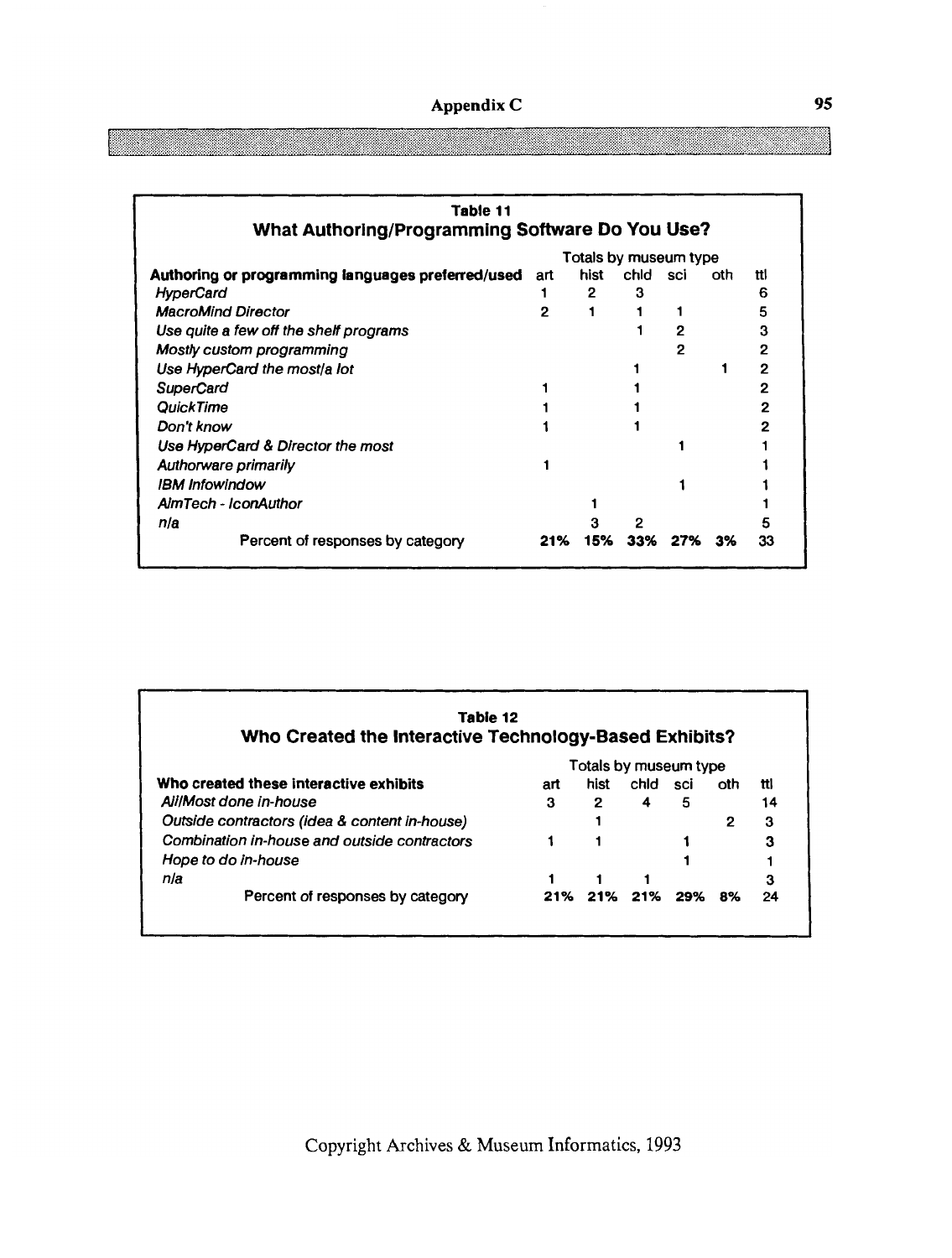$-1$ 

| Table 13                                                      |
|---------------------------------------------------------------|
| What Do You Consider to be the Main Reasons for Incorporating |
| Interactive Technology in Exhibits?                           |

|                                                          |     |      | Totals by museum type |     |     |     |
|----------------------------------------------------------|-----|------|-----------------------|-----|-----|-----|
| Main reasons for incorporating interactive exhibits      | art | hist | chid                  | sci | oth | ttl |
| They are engaging/fun/have high attracting power         |     | 3    |                       | 3   |     | 8   |
| Topic/complexity requires capabilities of computers      | 2   |      | 3                     |     |     | 7   |
| Learn more by engaging in activities (helps interpret)   |     | 2    |                       | 2   |     | 5   |
| Multimedia can satisfy/appeal to several/                |     |      |                       |     |     |     |
| different learning styles                                |     |      |                       | 3   |     | 5   |
| Provides self-paced discovery learning                   |     |      |                       | 3   |     | 4   |
| To supplement traditional exhibits/                      |     |      |                       |     |     |     |
| provide more information                                 |     |      |                       |     |     |     |
| Technology provides most flexible/                       |     |      |                       |     |     |     |
| adaptable learning solution                              |     |      |                       |     |     | 3   |
| It increases time spent, therefore, learning that occurs |     | 2    |                       |     |     | 2   |
| Interactivity(with & w/o tech.) adds                     |     |      |                       |     |     |     |
| power to communication                                   |     |      |                       |     |     | 2   |
| n/a                                                      |     |      |                       |     |     | 2   |
| Percent of responses by category                         | 12% | 26%  | 19%                   | 36% | 7%  | 42  |

| Table 14a<br>What is the History of Interactivity in Your Museum? |     |                       |      |      |     |     |
|-------------------------------------------------------------------|-----|-----------------------|------|------|-----|-----|
|                                                                   |     | Totals by museum type |      |      |     |     |
| What is the history of interactivity in this museum               | art | hist                  | chid | sci  | oth | ttl |
| Have always had computer interactives                             |     |                       |      | 5    |     |     |
| Now have both computer & mechanical interactives                  |     |                       | 3    | 2    |     |     |
| Don't have any/much of a history of interactivity                 | з   | 2                     |      |      |     | 5   |
| Have (almost) always had mechanical/physical interactives         |     | 2                     | 2    |      |     |     |
| <b>Fairly recent</b>                                              | 2   |                       |      |      |     | 3   |
| Have no computer interactives at this time                        |     |                       |      |      |     | 2   |
| n/a                                                               |     |                       |      |      |     |     |
| Percent of responses by category                                  | 17% | 24%                   | 21%  | -28% | 10% | 29  |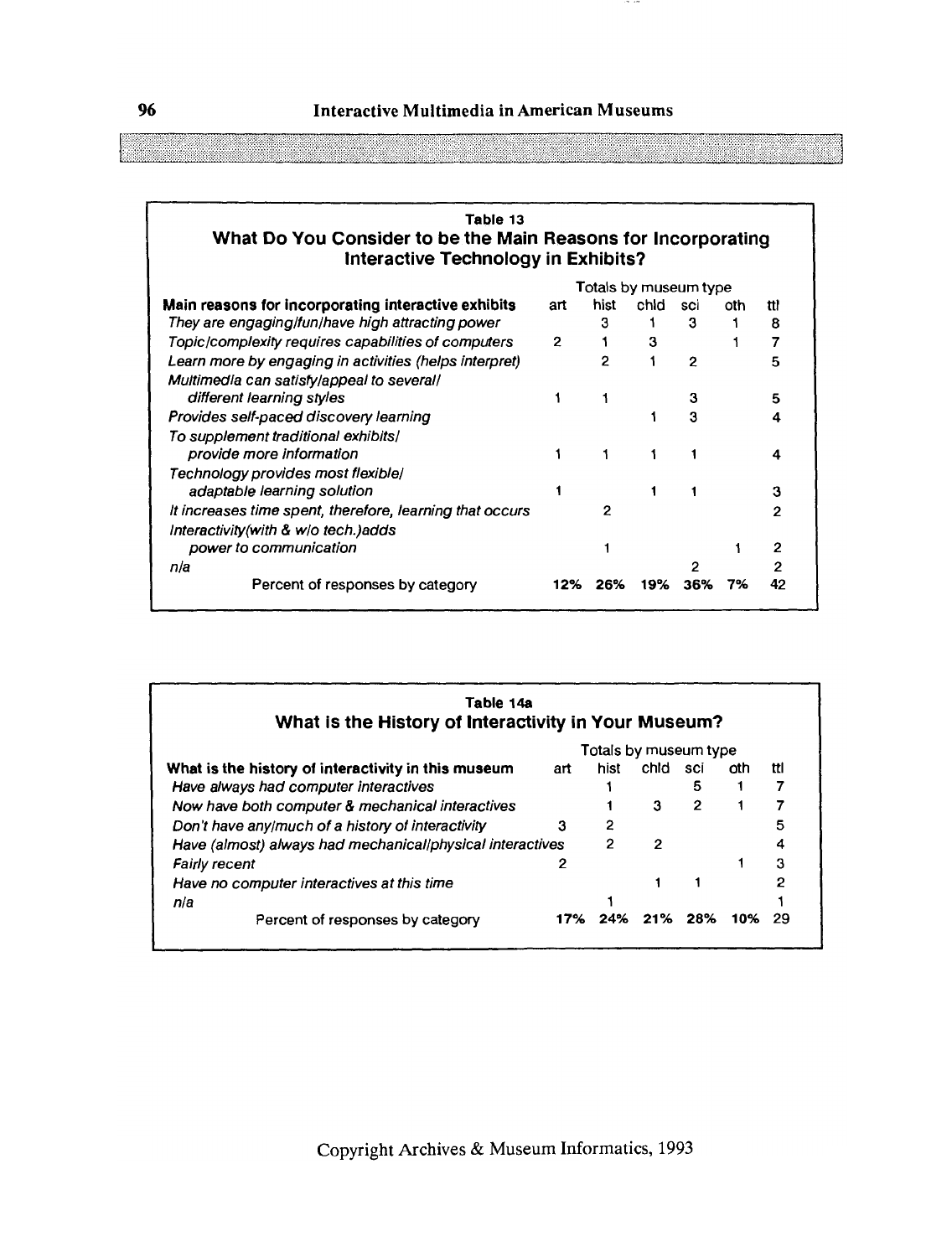| Table 14b                                                       |     |                       |      |     |     |              |
|-----------------------------------------------------------------|-----|-----------------------|------|-----|-----|--------------|
| Why Was Interactive Technology Incorporated Into Your Exhibits? |     |                       |      |     |     |              |
|                                                                 |     | Totals by museum type |      |     |     |              |
| Why was interactive technology implemented?                     | art | hist                  | chid | sci | oth | ttl          |
| Have always had an interactive focus                            |     |                       | з    | 6   |     | 9            |
| Idea/champion(s) in museum wanted to use technology 2           |     | 2                     |      | 2   |     |              |
| Technology was the logical solution to exhibit problem          |     | 2                     |      |     |     |              |
| Received grant/funding/donation to do a technology exhibit      |     |                       |      |     |     |              |
| Technology appeals to the audience                              |     |                       |      |     |     | $\mathbf{c}$ |
| <b>Visitors wanted more information</b>                         |     |                       |      |     |     | 2            |
| n/a                                                             |     |                       |      |     |     |              |
| Percent of responses by category                                | 19% | 26%                   | 16%  | 29% | 10% | 31           |

| Table 15<br>How Many Exhibits Would You Describe as Educationally "Game-Like?" |              |                |                |                       |     |              |
|--------------------------------------------------------------------------------|--------------|----------------|----------------|-----------------------|-----|--------------|
|                                                                                |              |                |                | Totals by museum type |     |              |
| How many are (educationally) game-like?                                        | art          | hist           | chid           | sci                   | oth | ttl          |
| Just a few (commonly 1-2)                                                      |              |                |                | 2                     |     | 6            |
| Majority                                                                       |              |                |                | 2                     |     | 4            |
| Less than one third                                                            |              |                |                | 2                     |     | 3            |
| Total reporting at least some as game like                                     |              |                |                |                       |     | 13           |
| Discovery/exploratory learning                                                 |              | 3              |                | 5                     |     | 11           |
| Activities/problem solving                                                     |              |                | $\overline{2}$ | 6                     |     | 10           |
| Simulations (includes recorded interviews)                                     |              | $\overline{2}$ | $\mathbf{2}$   | 3                     |     | 8            |
| Narratives/storybooks                                                          | 2            | 2              |                |                       |     | 4            |
| Play acting/immersions                                                         |              | 2              |                |                       |     | $\mathbf{2}$ |
| Instructional "how to"                                                         |              |                |                |                       |     | 2            |
| Video games (non-educational)                                                  |              |                |                |                       |     |              |
| n/a                                                                            | $\mathbf{2}$ |                |                |                       |     |              |
| Percent of responses by category                                               | 15%          | 19%            | 17%            | 38%                   | 11% | 53           |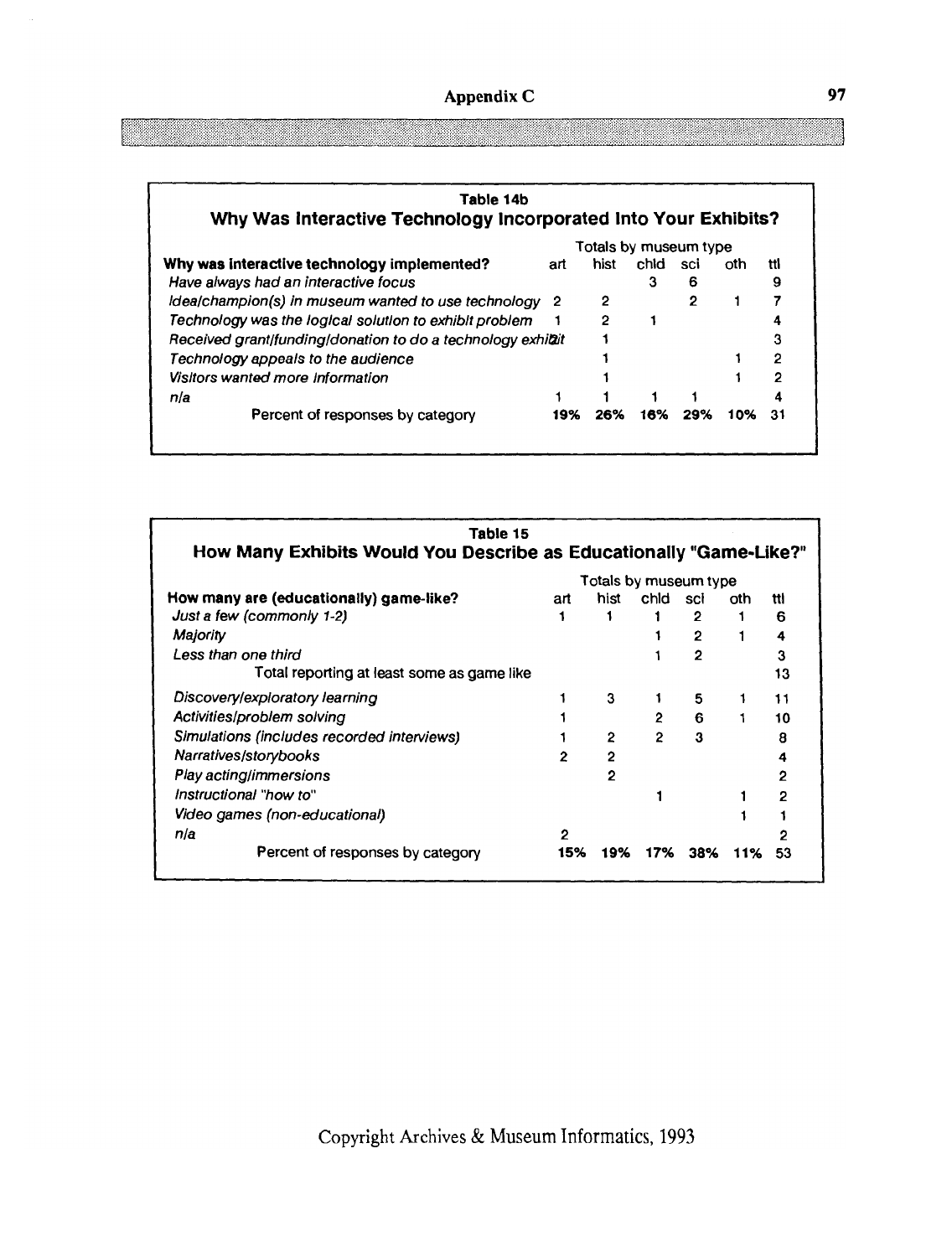| Table 16<br>Do You Have Any Multi-User Exhibits?     |     |                |          |                       |     |     |
|------------------------------------------------------|-----|----------------|----------|-----------------------|-----|-----|
|                                                      |     |                |          | Totals by museum type |     |     |
| Any multi-user exhibits                              | art | hist           | chid sci |                       | oth | tti |
| Yes, tech. &/or mechanical                           |     |                |          |                       |     |     |
| (e.g., group activities; Mandala)                    |     | з              | 4        |                       |     | 9   |
| Not tech-based but some become                       |     |                |          |                       |     |     |
| multi-user as others watch                           | 3   | $\overline{2}$ |          |                       |     | 6   |
| Yes, computer networked multi-user                   |     |                |          | 4                     |     | 4   |
| Yes, mechanical multi-user exhibits/group activities | 2   |                |          |                       |     | 3   |
| Are considering technology-based multi-user exhibits |     |                |          |                       |     |     |
| Plan to create more multi-user exhibits in future    |     |                |          |                       |     |     |
| nla                                                  |     |                |          |                       |     | 2   |
| Percent of responses by category                     | 23% | 19%            | 19%      | 27%                   |     | 26  |

| Table 17<br>Do Visitors Spend More Time With the Interactive<br><b>Technology-Based Exhibits?</b> |     |                       |      |     |     |              |
|---------------------------------------------------------------------------------------------------|-----|-----------------------|------|-----|-----|--------------|
|                                                                                                   |     | Totals by museum type |      |     |     |              |
| Spend more time with interactives? How long?                                                      | art | hist                  | chid | sci | oth | tti          |
| Very hard to track or conclude                                                                    |     |                       |      |     |     |              |
| anything from time spent                                                                          |     | 4                     | 3    |     |     | 10           |
| Yes/think so                                                                                      |     | 2                     |      | 3   |     | 6            |
| Don't know                                                                                        | 3   |                       |      |     |     | 4            |
| Up to 1-3 hours                                                                                   |     |                       |      |     |     | $\mathbf{2}$ |
| From 20 seconds to 1 hour                                                                         |     |                       | 2    |     |     | 2            |
| 3-5 minutes is good goal                                                                          |     |                       |      |     |     | 2            |
| From 30 seconds to 15 minutes usually                                                             |     |                       |      |     |     |              |
| Average of five minutes                                                                           |     |                       |      |     |     |              |
| nla                                                                                               | 2   |                       |      |     |     | 5            |
| Percent of responses by category                                                                  | 18% | 21%                   | 24%  | 30% | 6%  | 33           |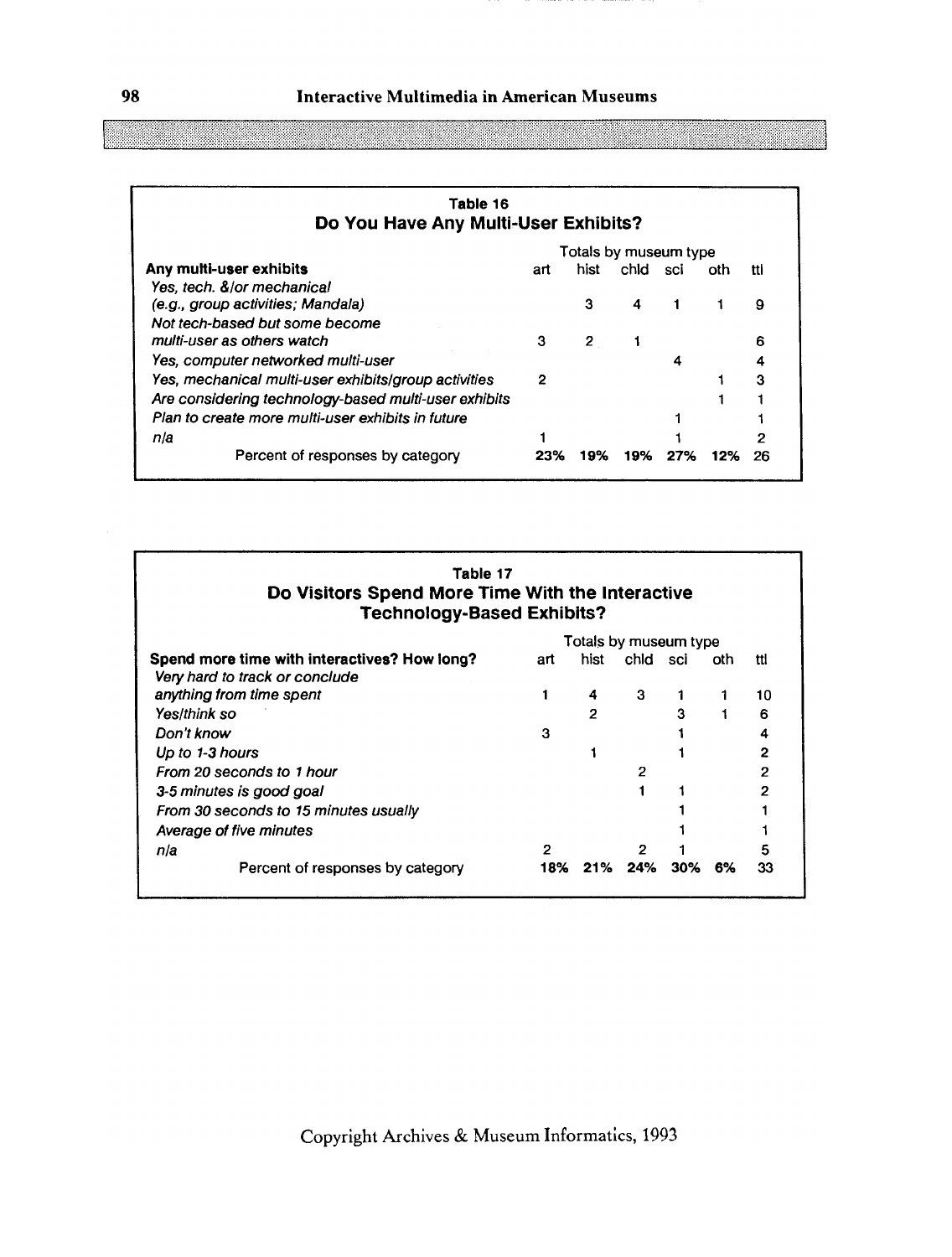| Table 18                                                           |
|--------------------------------------------------------------------|
| Do You Think Visitors Retain More Information from the Interactive |
| <b>Technology-Based Exhibits?</b>                                  |

|                                                            | Totals by museum type |      |      |     |     |     |
|------------------------------------------------------------|-----------------------|------|------|-----|-----|-----|
| Do visitors retain more information from interactives?     | art                   | hist | chid | sci | oth | tti |
| No evidence/hard to say                                    |                       | 2    | 2    | 2   |     | 8   |
| No hard evidence, but believe so                           |                       | 2    |      | 3   |     |     |
| Believe It enhances the curiosity to learn                 |                       |      |      |     |     | 4   |
| Yes, know of research (external) that supports this        |                       |      |      |     |     |     |
| Believe It depends on the learning style, not presentation |                       |      |      |     |     |     |
| Doing evaluations now                                      |                       |      |      |     |     |     |
| nla                                                        | ּ                     |      |      |     |     | 5   |
| Percent of responses by category                           | 19%                   |      |      | 30% |     | 27  |

| Table 19a<br>What Are the Main Limiting Factors Against Incorporating<br><b>Technology in Exhibits?</b> |     |              |              |                       |                |     |
|---------------------------------------------------------------------------------------------------------|-----|--------------|--------------|-----------------------|----------------|-----|
|                                                                                                         |     |              |              | Totals by museum type |                |     |
| Limiting factors against using technology                                                               | art | hist         | chid sci     |                       | oth.           | ttl |
| Money                                                                                                   | 4   | $\mathbf{2}$ |              | з                     |                | 10  |
| Many museums lack Internal design                                                                       |     |              |              |                       |                |     |
| expertise/experience                                                                                    | 2   |              | 3            | 3                     |                | 9   |
| Cost of development                                                                                     |     |              | $\mathbf{c}$ |                       | $\overline{2}$ | 5   |
| Unfamillarity w/technology or its capabilities                                                          |     |              | 2            |                       |                |     |
| Maintenance is a problem for many                                                                       |     |              |              |                       |                |     |
| None for us                                                                                             |     |              |              |                       |                |     |
| Security                                                                                                |     |              |              |                       |                |     |
| Cost of hardware                                                                                        |     |              |              |                       |                |     |
| Time to design and develop                                                                              |     |              |              |                       |                |     |
| For many, it's seeing bad design/use of technology                                                      |     |              |              |                       |                |     |
| nla                                                                                                     |     |              |              |                       |                |     |
| Percent of responses by category                                                                        | 25% | 15%          | 25%          | 25%                   | 10%            | 40  |

Note: While respondents were asked to rate limiting factors for their museum, some also included factors that they felt were true for all **museums.**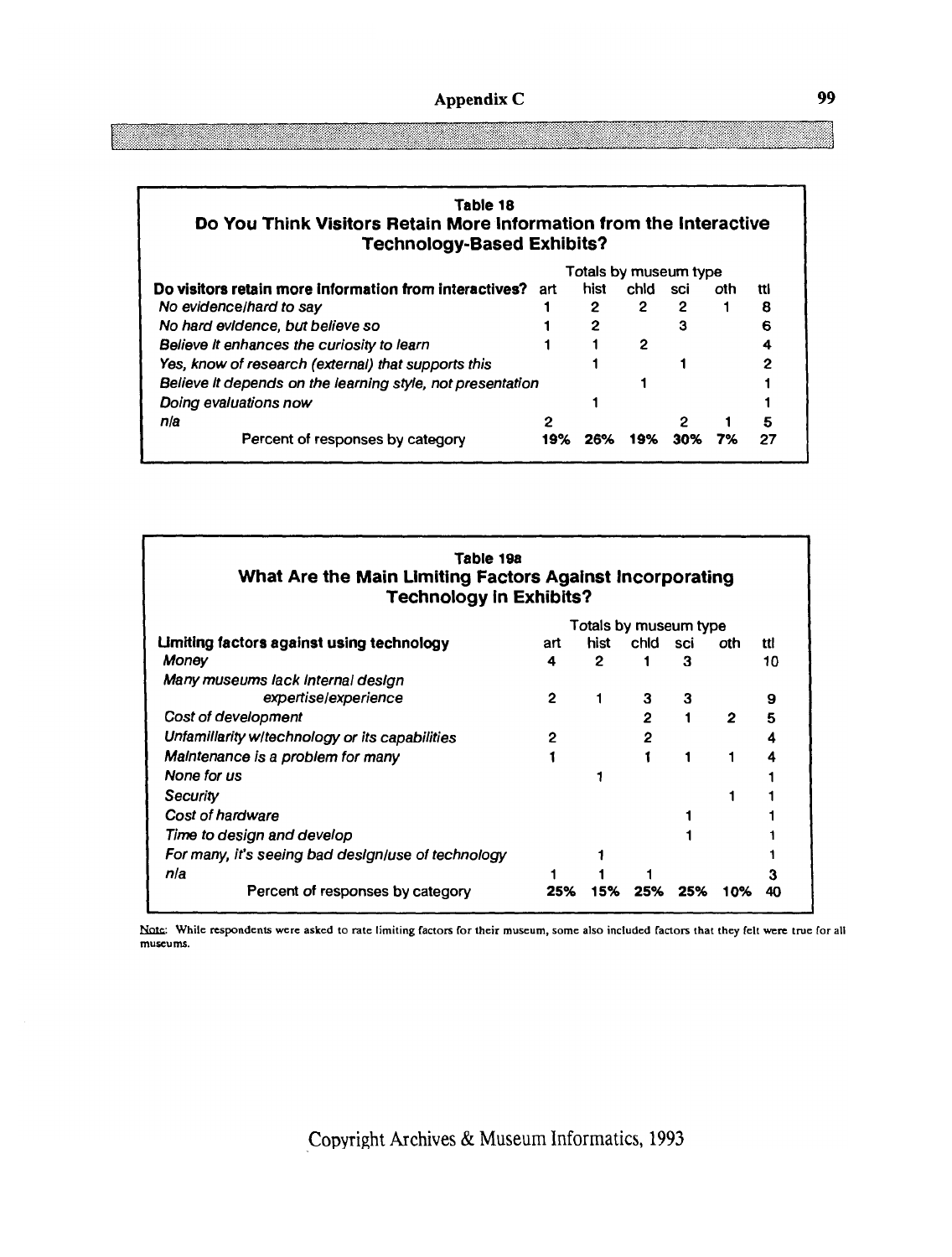| Table 19b                                                        |
|------------------------------------------------------------------|
| How Would You Rate the Following Potentially Limiting Factors    |
| <b>Against Using Technology?</b>                                 |
| Average rating of factors limiting use of technology in exhibits |

 $(1 = \text{very limiting}, 3 = \text{somewhat limiting}, 5 = \text{not at all limiting})$ 

|                                | Art | <b>Hist</b> | Chid           | Sci | Oth          | W/Avg* |
|--------------------------------|-----|-------------|----------------|-----|--------------|--------|
| Fundina                        | 2.8 | 2.9         | $\mathbf{2}$   | 3   |              | 2.6    |
| Time to develop                | 2.3 | 3.5         | $\overline{2}$ | 4.3 | 2            | 3.0    |
| Quality of products            | 3.7 | 2.7         | 2.5            | 4   | 3            | 3.3    |
| Cost of hardware               | 2.7 | 3.5         | 3              | 3.7 | 4            | 3.3    |
| Lack of Internal Expertise     | 2.3 | 3.5         | 2.8            | 4   | 5            | 3.3.   |
| Availability of products       | 3.3 | 3.8         | 3.2            | 4   | 3            | 3.5    |
| Copyright issues               | 2.8 | 3.8         | 4.2            | 5   | $\mathbf{2}$ | 3.8    |
| <b>Hesitancy by Management</b> | 4.3 | 4.5         | 4              | 4.3 | 4            | 4.3    |
| Space                          | 3   | 4.8         | 4.7            | 5   | 5            | 4.4    |
| Demand by audience             | 5   | 4.3         | 4              | 5   | 5            | 4.6    |
| Type Average                   | 3.2 | 3.7         | 3.2            | 4.2 | 3.4          |        |
|                                |     |             |                |     |              |        |

Weighted Avcrages arc based on 14 participants, except for Quality of products **(12);** Copyright (13); Demand **(12).** 

Note: Unlike the responses to the previous question, respondents were generally rating these factors based on their own museum experiences, and not for the museum community overall.

Categories: Funding - same as availability of money to fund interactive technology exhibit development. Time - questions whether the time it takes to design and produce an interactive system is a limiting factor against using technology. Quality of products available - refers to software and hardware used to create interactive multimedia exhibits, and whether they are adequate and reliable tools for design and development. Cost of hardware - self explanatory Availability of internal technical expertise - questions whether internal staff do not have the technical or interactive multimedia experience to carry out an interactive multimedia exhibit design in-house. Availability of products refers to software and hardware available to create interactive multimedia exhibits, and whether they are adequate tools. Legal issues with copyright -questions whether copyright problems have interfered with development of interactive exhibits. Hesitancy by management - asks whether curators or other decision makers have interfered with the introduction of technology. Space - questions whether lack of floor space is ever a problem in integrating a new technology-based exhibit. Demand by the audience - this was phrased so as to determine whether demand by visitors played a positive, negative or neutral role in introducing technology.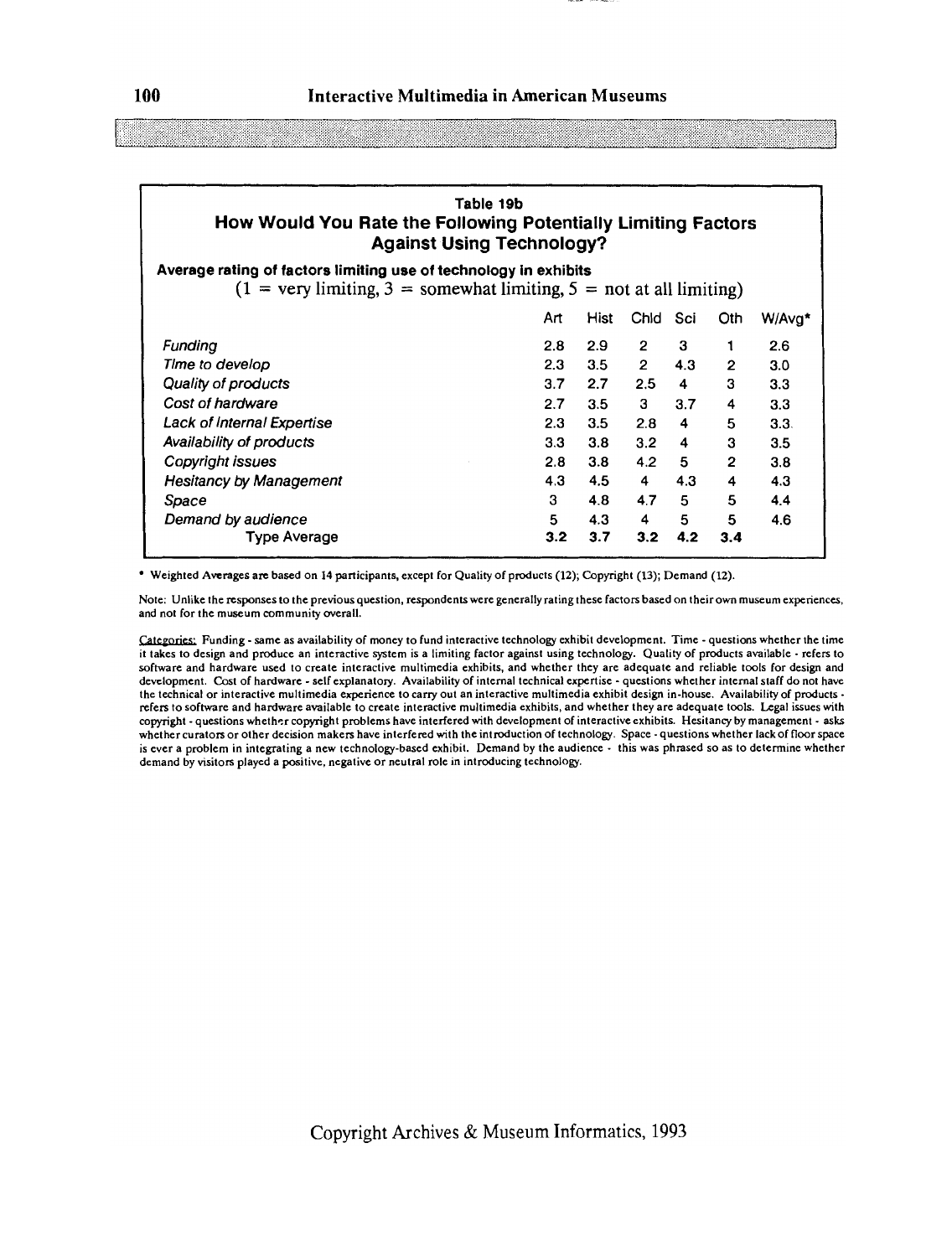| Table 20<br>How Would You Describe the Level of Success of Your First Interactive<br><b>Technology-Based Exhibits?</b> |     |                       |      |                |     |                |
|------------------------------------------------------------------------------------------------------------------------|-----|-----------------------|------|----------------|-----|----------------|
|                                                                                                                        |     | Totals by museum type |      |                |     |                |
| Describe the level of success of the first interactives                                                                | art | hist                  | chid | sci            | oth | ttl            |
| <b>Very successful</b>                                                                                                 | 4   | 4                     |      | 5              |     | 14             |
| <b>Extremely successful</b>                                                                                            |     |                       |      |                |     | $\mathbf{2}$   |
| Successful                                                                                                             |     |                       |      |                |     | $\overline{2}$ |
| Somewhat successful                                                                                                    |     |                       |      | $\overline{2}$ |     | 2              |
| Not sure of 1st ones,                                                                                                  |     |                       |      |                |     |                |
| but as whole would describe as very                                                                                    |     |                       |      |                |     |                |
| nia                                                                                                                    |     |                       |      |                |     |                |
| Percent of responses by category                                                                                       | 20% | 24%                   | 20%  | 28%            | 8%  | 25             |
| Why given that rating                                                                                                  |     |                       |      |                |     |                |
| Visitors love/enjoy interactives/interactives were popular                                                             | 1   | 5                     | 3    | 5              |     | 14             |
| <b>Comments from visitors/educators</b>                                                                                | 4   | 2                     |      |                |     | 7              |
| Were the reasons for repeat visits to the museum                                                                       |     |                       |      |                |     | 2              |
| Earlier exhibits needed some modification/improvement                                                                  |     |                       |      |                |     | $\overline{2}$ |
| Visitors returning to same exhibit                                                                                     |     |                       |      |                |     |                |
| Visitors examining artifact on which interactive                                                                       |     |                       |      |                |     |                |
| was based                                                                                                              |     |                       |      |                |     |                |
| Earlier interactives had too much meaningless                                                                          |     |                       |      |                |     |                |
| interaction                                                                                                            |     |                       |      |                |     |                |
| Percent of responses by category                                                                                       | 21% | 29%                   | 14%  |                | 11% | 28             |

and the set of the matter of the matter of the matter of the set of the set of the set of the set of the set of the set of the set of the set of the set of the set of the set of the set of the set of the set of the set of

| Table 21<br>What Are Your Current/Future Plans for Incorporating Interactive<br><b>Technology in Your Exhibits?</b> |                       |              |              |     |     |     |
|---------------------------------------------------------------------------------------------------------------------|-----------------------|--------------|--------------|-----|-----|-----|
|                                                                                                                     | Totals by museum type |              |              |     |     |     |
| Current/future plans for technology                                                                                 | art                   | hist         | chid         | sci | oth | ttl |
| Plan more interaction w & w/o technology                                                                            |                       | 3            | 2            | з   |     | 9   |
| Have specific plans to incorporate interactive<br>technology                                                        | $\mathbf{2}$          | $\mathbf{2}$ | $\mathbf{2}$ | 3   |     | 9   |
| Plan to market/give our systems to schools,<br>museums, etc.                                                        | 3                     |              |              |     |     | 4   |
| Plan to enhance existing exhibits w/technology<br>Will incorporate more interactive technology,                     |                       | $\mathbf{c}$ |              |     |     | 4   |
| no plans yet                                                                                                        |                       |              |              |     | 1   | з   |
| Have plans for a mechanical interactive                                                                             |                       |              |              |     |     | з   |
| Plan to use technology in new creative ways                                                                         |                       |              |              |     |     |     |
| No plans, it's too expensive                                                                                        |                       |              |              |     |     |     |
| Percent of responses by category                                                                                    | 21%                   | 24%          | 18%          | 26% | 12% | 34  |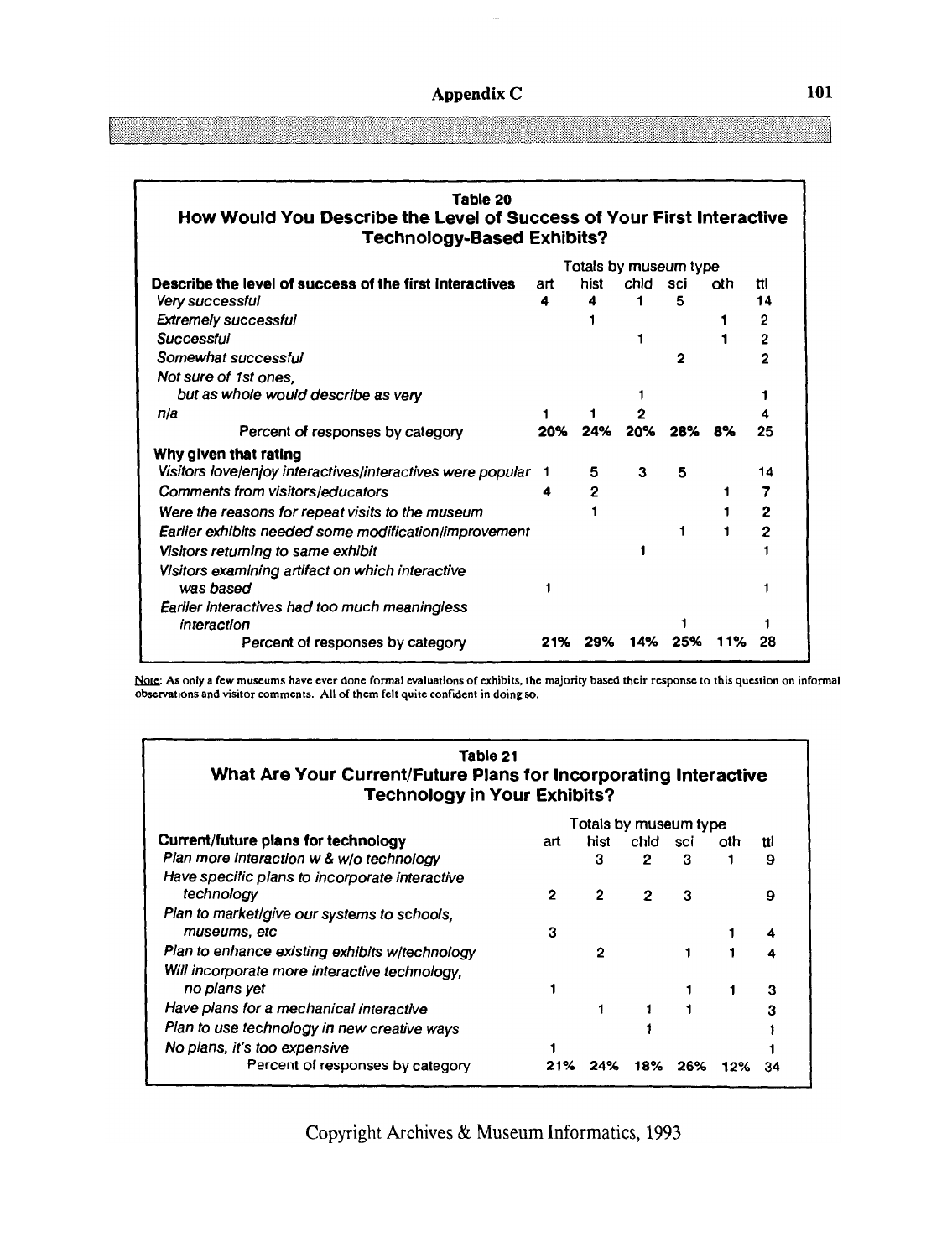| Table 22a<br>What Do You See As the Future Role of Interactive Technology<br>in Museums? |     |                       |                |     |      |     |  |
|------------------------------------------------------------------------------------------|-----|-----------------------|----------------|-----|------|-----|--|
|                                                                                          |     | Totals by museum type |                |     |      |     |  |
| <b>Future role of interactive technologies</b>                                           | art | hist                  | chid sci       |     | nth. | ttl |  |
| Think & or hope it will expand dramatically                                              | 3   | 3                     | $\mathbf{2}^-$ | 6.  | 2    | 16  |  |
| Think will expand along w/other interactive techniques                                   |     |                       | 3              |     |      | 5   |  |
| Even art & history will use technology more & more                                       |     |                       |                |     |      | 3   |  |
| As museum expertise improves, usage will grow                                            |     |                       |                |     |      | 2   |  |
| Will see more bad solutions until museums build                                          |     |                       |                |     |      |     |  |
| expertise                                                                                |     |                       |                |     |      |     |  |
| Will grow slowly as price decreases &                                                    |     |                       |                |     |      |     |  |
| technology improves                                                                      |     |                       |                |     |      |     |  |
| nla                                                                                      |     | 2                     |                |     |      |     |  |
| Percent of responses by category                                                         | 19% |                       | 23%            | 26% | 10%  |     |  |

| Table 22b<br>What Effect Do You Think the Long-Term Use of Interactive Technology<br>Will Have On Traditional Exhibits? |                       |      |       |     |     |     |
|-------------------------------------------------------------------------------------------------------------------------|-----------------------|------|-------|-----|-----|-----|
|                                                                                                                         | Totals by museum type |      |       |     |     |     |
| Long term technology affect on traditional exhibits                                                                     | art                   | hist | chid. | sci | oth | tti |
| Will complement/enhance traditional-artifact exhibits                                                                   | 2                     |      |       | 2   |     | 8   |
| Both will always have an audience (exist separately)                                                                    |                       |      |       |     |     | 5   |
| Difficult question to answer                                                                                            |                       | 2    |       |     |     | 3   |

| Think technology has had a negative effect             |  |                                             |  |      |
|--------------------------------------------------------|--|---------------------------------------------|--|------|
| VR could change way museums operate, but not artifacts |  |                                             |  |      |
| nla                                                    |  | $\begin{array}{cccc} 1 & 2 & 2 \end{array}$ |  |      |
| Percent of responses by category                       |  | 21% 21% 21% 29% 8%                          |  | - 24 |

----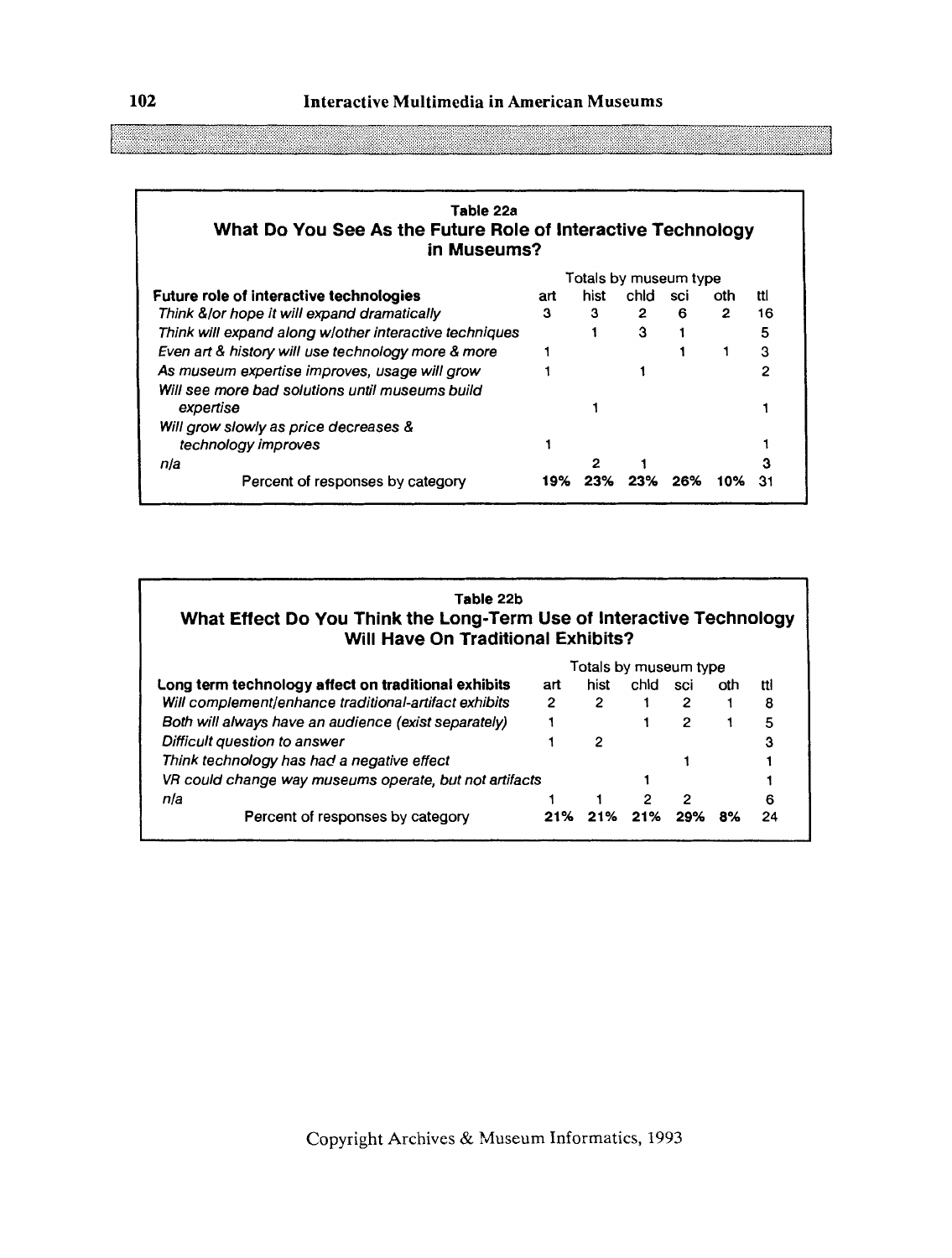| Table 23<br>Do You See Any Trends Toward Future Exhibit Designs? |     |      |          |                       |     |                |
|------------------------------------------------------------------|-----|------|----------|-----------------------|-----|----------------|
|                                                                  |     |      |          | Totals by museum type |     |                |
| Trends/expectations for future exhibit design                    | art | hist | chid sci |                       | oth | ttl            |
| VR, especially as technology improves, could                     |     |      |          |                       |     |                |
| become bia                                                       |     |      |          | з                     |     | 5              |
| Participation/Immersion will increase                            |     |      |          | 2                     |     | З              |
| Group/multi-user activities and exhibits will increase           |     |      |          | 2                     |     | 3              |
| No trends, just expect new developments                          |     |      |          |                       |     | 2              |
| More meaningful interaction                                      |     |      |          |                       |     | $\overline{2}$ |
| More multimedia as price drops &                                 |     |      |          |                       |     |                |
| tools more reliable/easy                                         |     |      |          |                       |     | 2              |
| Networking exhibits and museums                                  |     |      |          |                       |     |                |
| Don't know                                                       |     |      |          |                       |     |                |
| nia                                                              |     |      | 2        |                       |     |                |
| Percent of responses by category                                 |     | 19%  | 15%      | 33%                   |     |                |

| Table 24                                                   |
|------------------------------------------------------------|
| What Research Questions Regarding Interactive Technologies |
| in Museums Would You Like Answered?                        |

|                                                           |     |      |      | Totals by museum type |     |     |
|-----------------------------------------------------------|-----|------|------|-----------------------|-----|-----|
| What research question would you like answered            | art | hist | chid | sci                   | oth | tti |
| Whether technology really enhances learning               |     |      |      |                       |     | з   |
| An interactive technology design rule book                |     |      |      |                       |     |     |
| How to use computers in new, more creative ways           |     |      |      |                       |     |     |
| A list of reputable exhibit designers                     |     |      |      |                       |     |     |
| Visitor studies info (e.g., reactions to technologies)    |     |      |      |                       |     |     |
| How to integrate the different media into exhibits        |     |      |      |                       |     |     |
| When to use the different technologies (media selection)  |     |      |      |                       |     |     |
| How many institutions use technology                      |     |      |      |                       |     |     |
| What interactive devices are other museums using          |     |      |      |                       |     |     |
| How other museums use interactivity & is it a success     |     |      |      |                       |     |     |
| What form will HDTV come in                               |     |      |      |                       |     |     |
| Information about interface evaluations                   |     |      |      |                       |     |     |
| What's the cost effectiveness of in-house vs.             |     |      |      |                       |     |     |
| contract design                                           |     |      |      |                       |     |     |
| Do you need quizzes for it to be educationally successful |     |      |      |                       |     |     |
| Information on successful mechanical interactives         |     |      |      |                       |     |     |
| How much feedback is appropriate for this environment     |     |      |      |                       |     |     |
| How to structure hypertext experiences                    |     |      |      |                       |     |     |
| Can't think of any questions                              |     |      |      |                       |     |     |
| n/a                                                       |     |      |      |                       |     |     |
| Percent of responses by category                          | 16% | 22%  | 16%  | 31%                   | 16% | 32  |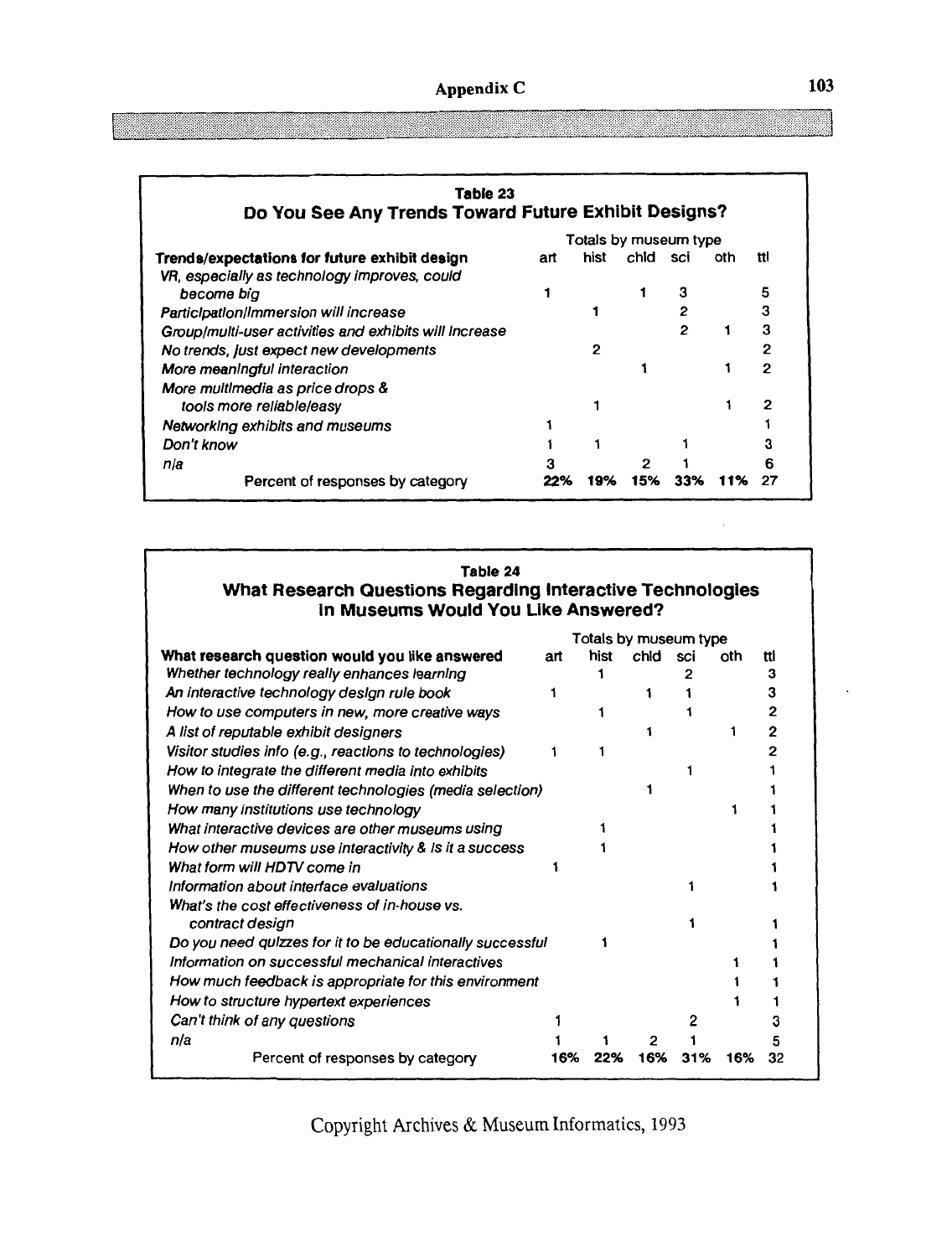### **Associations and Experts Responses**

The following response summaries are presented in the order in which they were asked in the interview, and therefore, do not necessarily reflect the order in which they were discussed in the body of this report. In addition, some of the questions asked in the interviews are not tabulated here. Reasons for this vary, but mostly have to do with the importance of the question to the study discussions.

| What Do You See As the Key Trends in Exhibit Design?                                |           |
|-------------------------------------------------------------------------------------|-----------|
| Key trends in exhibit design                                                        | Ttl count |
| Increased interactivity, not necessarily through technology                         |           |
| More collaboration on projects (e.G., Mec, ivsc)                                    |           |
| Decreasing curatorial authority & more concern for institutional goals              |           |
| Don't know if there are any trends, see so many different solutions                 |           |
| Higher level of information/content, & transference to education markets            |           |
| Increased attention to the context of the information artifact                      |           |
| Increased attention to public needs (physical accessibility, ergonomics, etc)       |           |
| Less wall text                                                                      |           |
| Looking at all types of interactive technologies (e.g., CD-I, DVI, Videodisc, etc.) |           |
| More attempts to attract underserved groups                                         |           |
| More frequent exhibit changes                                                       |           |
| More use of audioly suals                                                           |           |
| Much more FEA & testing of prototypes being done                                    |           |
| Much more use of computer simulations                                               |           |
| Much more use of videodisc                                                          |           |
| <b>Much more visitor-focused</b>                                                    |           |
| Support from industry in exchange for showcases of company technology               |           |
| Technology is slowly becoming an exhibition/interpretation option for all museums   |           |
| Use of educational satellite uplinks                                                |           |
| Use of multimedia technology will increase as museums become better designers       |           |

 $\Gamma$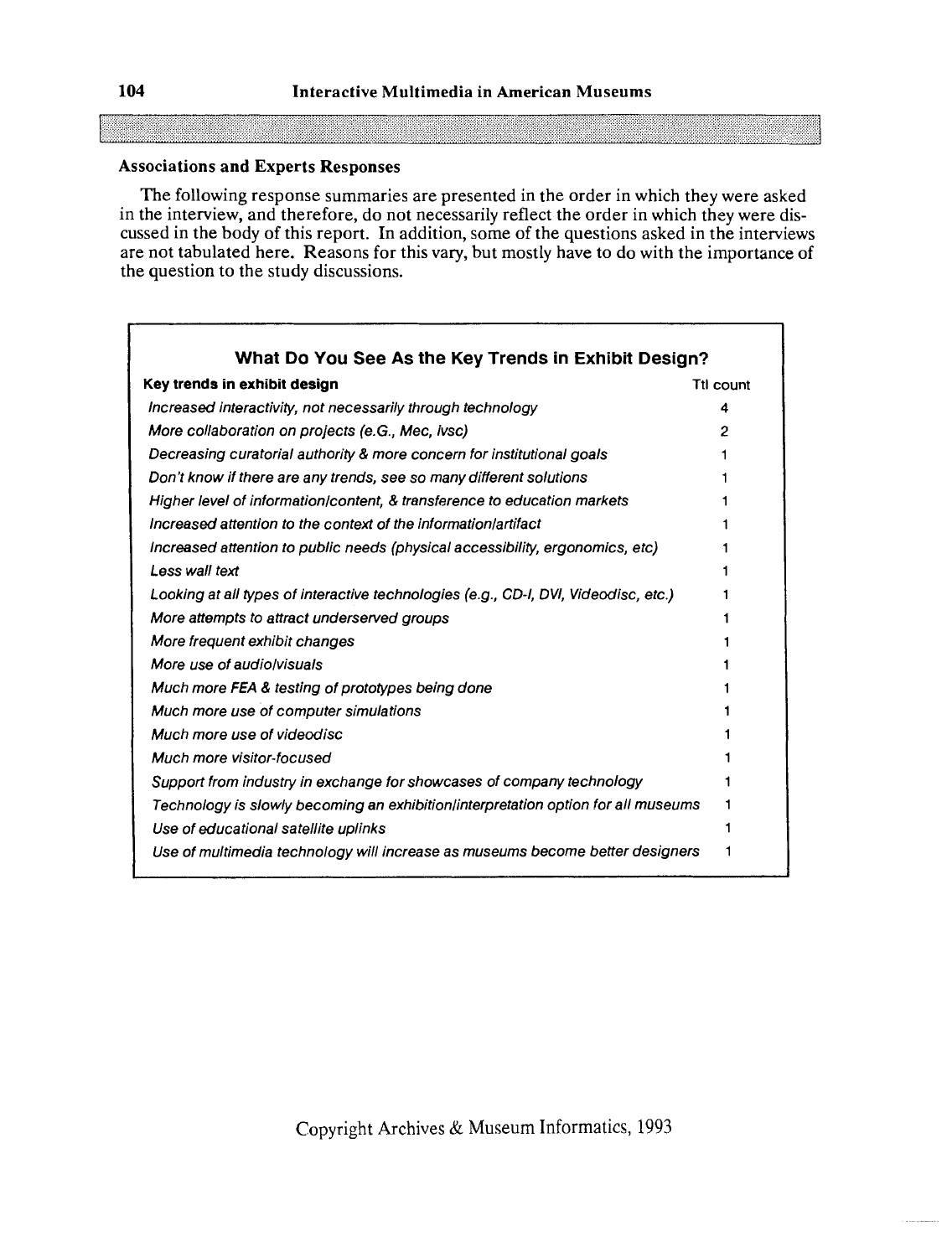| What Do Consider to be the Key Success Factors for Interactive Exhibits?             |           |  |  |  |
|--------------------------------------------------------------------------------------|-----------|--|--|--|
| Key success factors in interactive exhibit design                                    | Ttl count |  |  |  |
| Ease of use/simple interface                                                         | 4         |  |  |  |
| Interesting/appealing content                                                        | 4         |  |  |  |
| Attention to environmental ("creating a "space") and ergonomic issues                | 3         |  |  |  |
| Be able to attract immediately (within a "window of seconds")                        | 2         |  |  |  |
| Many workstations containing short chunks of information (vs. one with tons of info) | 2         |  |  |  |
| Always give the visitor an "out" of the program                                      |           |  |  |  |
| Clear objectives                                                                     |           |  |  |  |
| <b>Engaging &amp; attractive design</b>                                              |           |  |  |  |
| <b>Frequent interaction opportunities</b>                                            |           |  |  |  |
| Intelligent signage                                                                  |           |  |  |  |
| <b>Limited didacticism</b>                                                           |           |  |  |  |
| Offer meaningful interaction within a very short time of starting                    |           |  |  |  |
| <b>Personally relevant content</b>                                                   |           |  |  |  |
| Quick information delivery                                                           |           |  |  |  |

### **What Do You Think Are the Most Common Factors Limiting the Use of Technology in Exhibits?**

| Factors limiting the use of interactive technologies in museums             | Ttl count |
|-----------------------------------------------------------------------------|-----------|
| Lack of interactive design experience/expertise                             | 4         |
| Fear of technological obsolescence/rapid technical change                   | 2         |
| Cost to design & develop                                                    | 2         |
| Clunky look of technology                                                   |           |
| Concern over image quality                                                  |           |
| Copyright issues for art museums                                            |           |
| Cost of the technology (hardware)                                           |           |
| Generalization from seeing bad examples of interactive exhibits             |           |
| Lack of good ideas for interactive applications                             |           |
| Museum tendency to do everything by committee                               |           |
| The fact that technology distances the user & museums are about real things |           |
| Traffic through-put limitations with single user systems                    |           |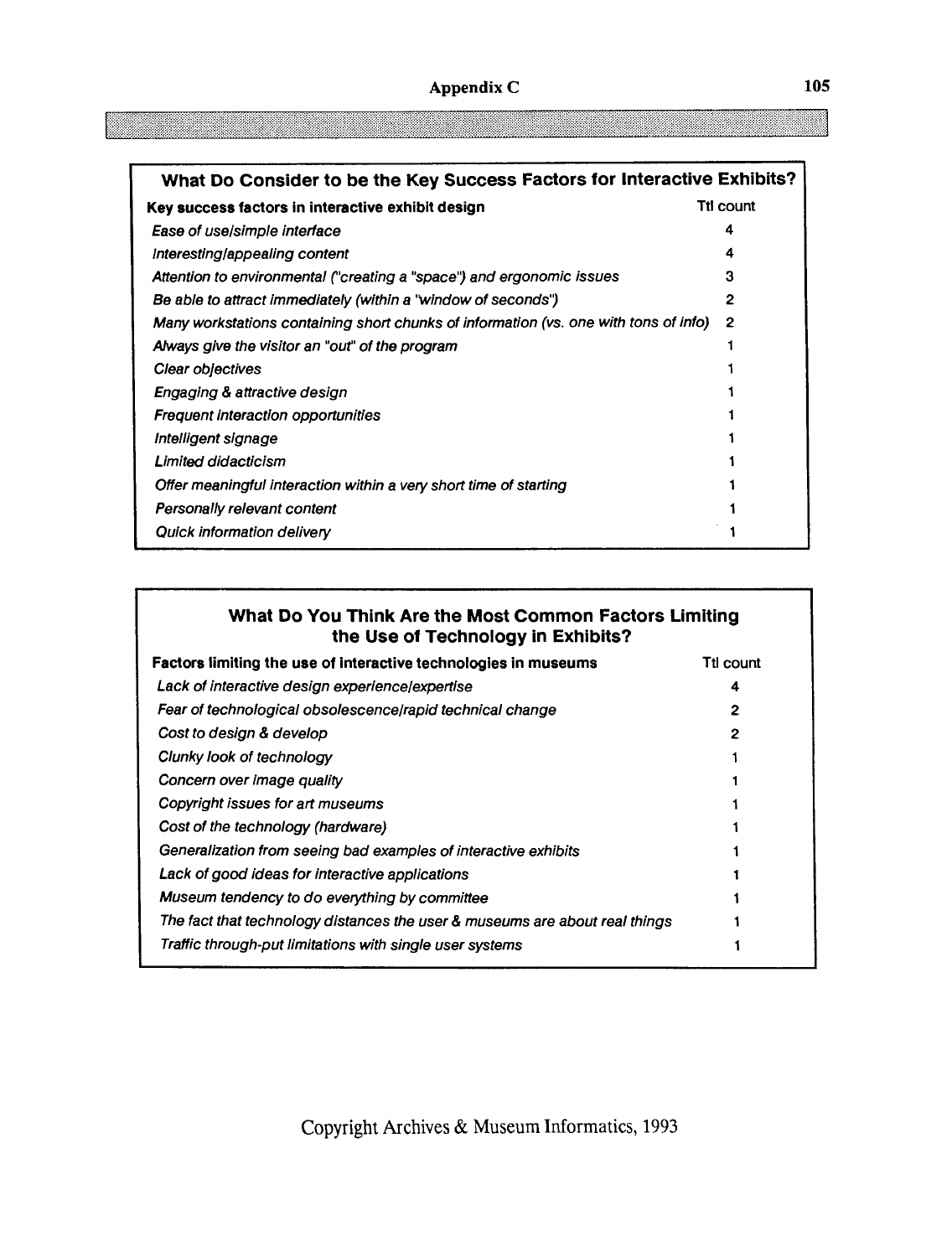### **What Research Questions Regarding the Use of Interactive Technology in Exhibits Do You Think Most Museums Would Like Answered?**

| Questions on the mind of museums                                            | Ttl count |
|-----------------------------------------------------------------------------|-----------|
| What technologies are available and how to use them                         | З         |
| How much does it cost                                                       | 2         |
| Cost/benefit data; what do you get educationally for the cost of technology |           |
| How can you finance interactive exhibits                                    |           |
| How educationally successful are interactive technologies and why           |           |
| How to begin                                                                |           |
| How to choose the best technology for the learning outcome desired          |           |
| How to tell when interactive multimedia is appropriate/necessary            |           |
| Recommendations for which independent interactive exhibit designers to use  |           |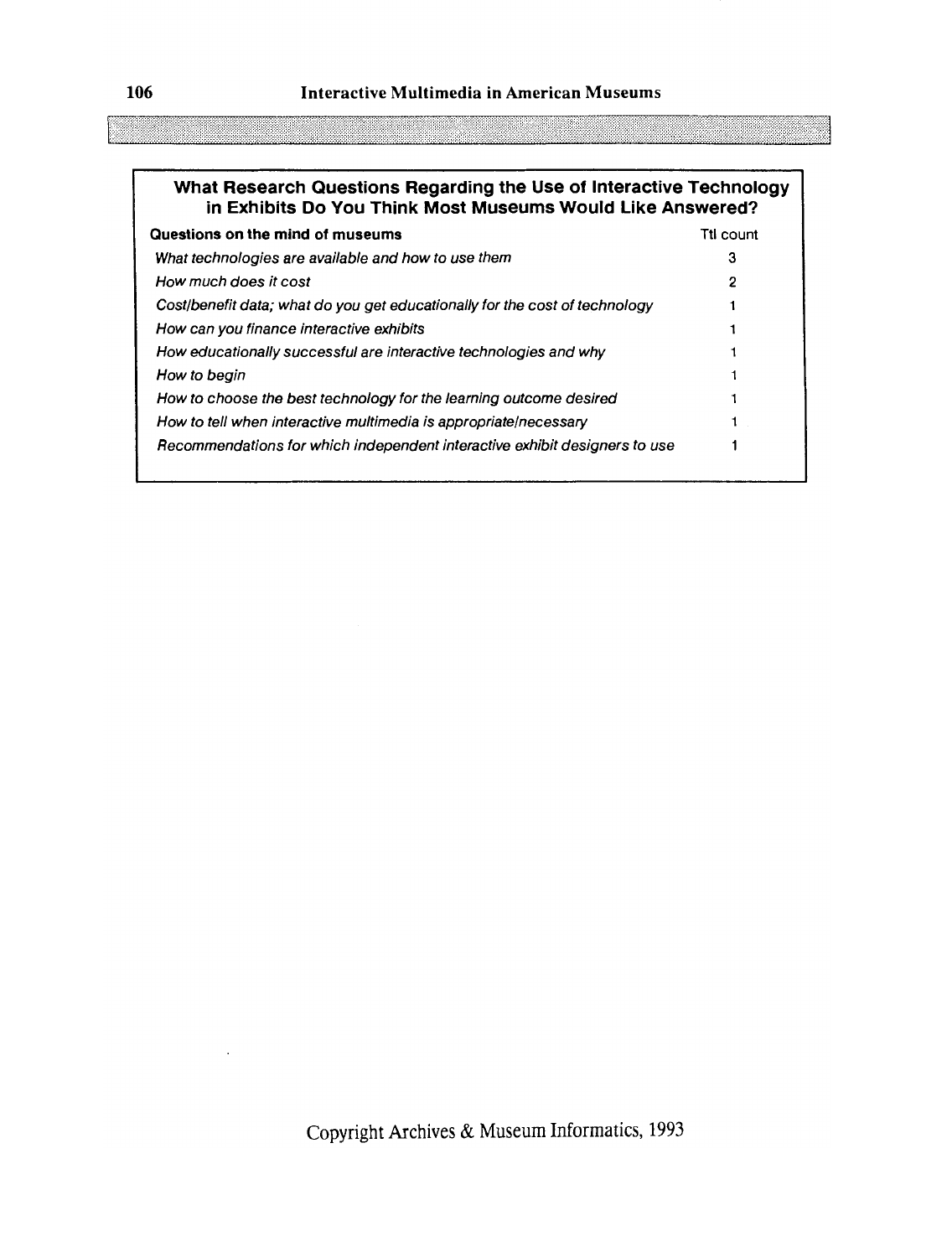#### **Independent Exhibit Designers Responses**

The following response summaries are presented in the order in which they were asked in the interview, and therefore, do not necessarily reflect the order in which they were discussed in the body of this report. In addition, some of the questions asked in the interviews are not tabulated here. Reasons for this vary, but mostly have to do with the importance of the question to the study disscussions.

| What Percentage of Your Work is For Museums? |  |
|----------------------------------------------|--|
| Ttl count                                    |  |
|                                              |  |
| 2                                            |  |
|                                              |  |
| 2                                            |  |
|                                              |  |
|                                              |  |
|                                              |  |

|                     | <b>What Year Was Your Company Started?</b> |
|---------------------|--------------------------------------------|
| <b>Year Started</b> | tti count                                  |
| 1970-1975           |                                            |
| 1976-1980           |                                            |
| 1981-1985           | 3                                          |
| 1986-1990           |                                            |
| Total               | 6                                          |

| Does Your Company Design Mecahnical & Electronic Interactives?<br>What's the Approximate Breakdown of Exhibits by Type? |  |
|-------------------------------------------------------------------------------------------------------------------------|--|

| Designed interactives w/o electronics?        | tti count |
|-----------------------------------------------|-----------|
| Yes, do mechanical & electronic               | 3         |
| No, only computer-based/electronic            | 3         |
| Total                                         | 6         |
| Approx. breakdown by category                 | tti count |
| 90-100% interactive using a computer          | 2         |
| 90% w/computer; 10% other electronic          |           |
| 80-90% interactive videodisc                  |           |
| 30-50% interactive using computers            |           |
| Difficult to say very wide multimedia variety | 2         |
| Total                                         |           |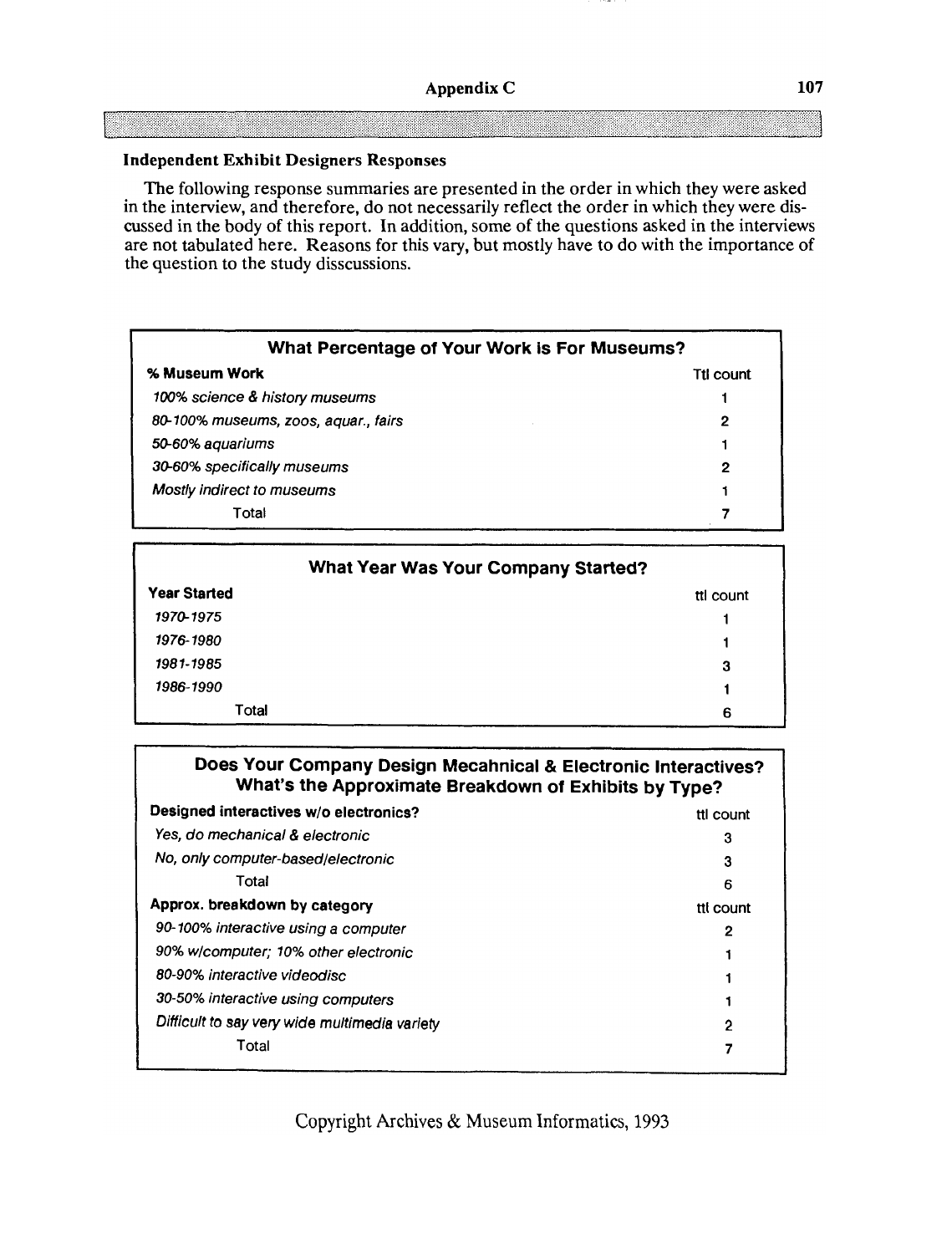| What Hardware/Software Do You Prefer to Use in Exhibits? |              |
|----------------------------------------------------------|--------------|
| Hardware platforms used                                  | Ttl count    |
| <b>Primarily DOS/PC clones</b>                           | 3            |
| <b>Primarily Mac</b>                                     | $\mathbf{2}$ |
| 65% Mac/45% DOS                                          |              |
| Total                                                    | 6            |
| Software/authoring languages used                        | tti count    |
| Mostly own programming                                   | з            |
| Color & BW HyperCard                                     |              |
| <b>Director</b>                                          |              |
| FilmMaker                                                |              |
| QuickTime                                                |              |
| Subcontract out programming                              |              |
| <b>SuperCard</b>                                         |              |
| <b>Toolbook</b>                                          |              |
| Would like to start using Director & HC                  |              |
| Total                                                    | 11           |
|                                                          |              |

### **Do You Track the Success of Your Exhibits (i.e., do you conduct summative evaluations)?**

| Track success of your exhibits?                     | tti count |
|-----------------------------------------------------|-----------|
| Feedback through informal communication w/museum    | 2         |
| Not much formal evaluation done, repeat biz is sign | 2         |
| More museums doing visitor studies & evaluations    | 2         |
| Museums occasionally provide evaluations/studies    |           |
| Intentionally follow up informally                  |           |
| Yes, get usage & maintenance reports from museum    |           |
| Museums almost always hire evaluation consultants   |           |
| Total                                               | 10        |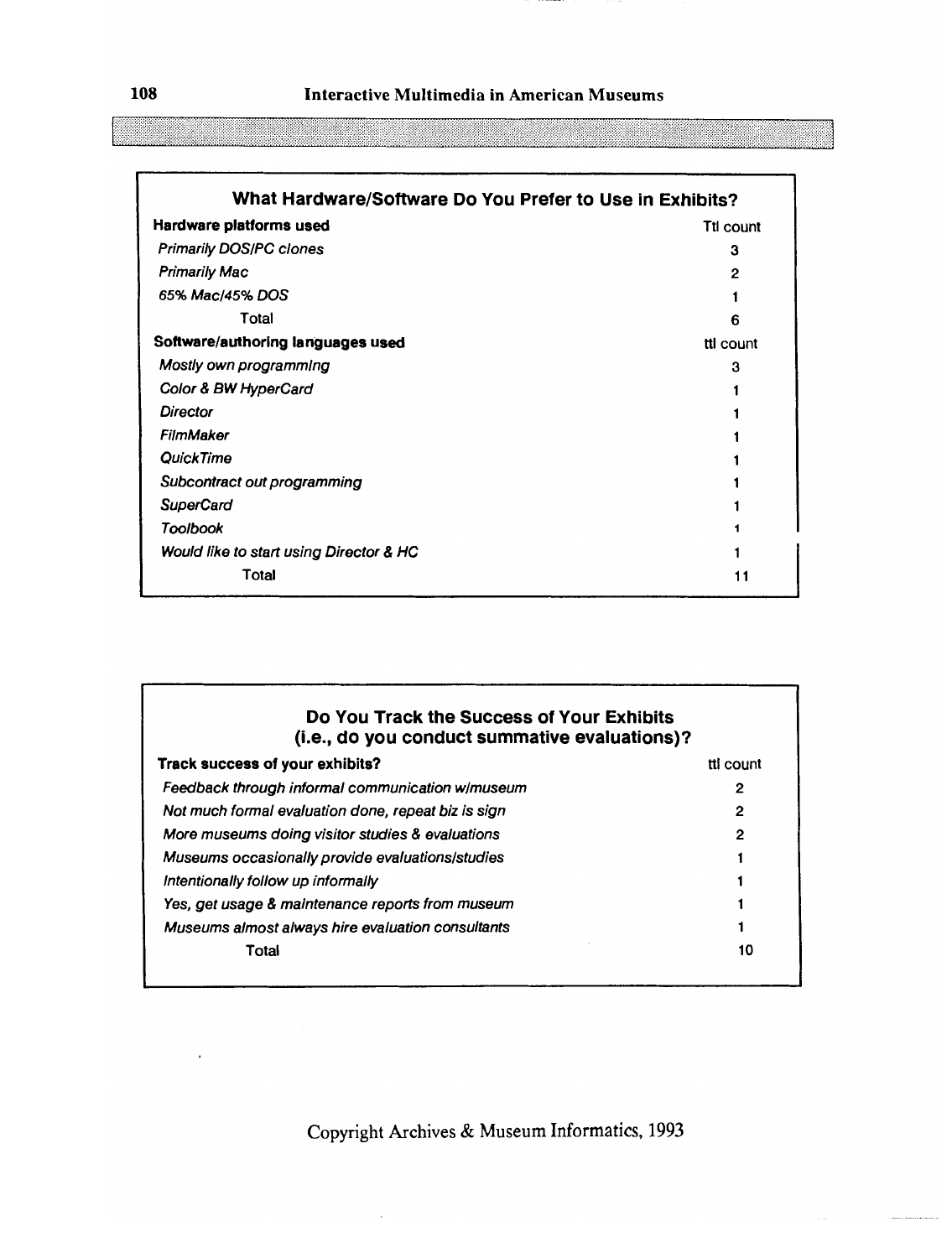| What Do You Consider to be the Most Important Elements<br>of Successful Exhibit Design? |           |
|-----------------------------------------------------------------------------------------|-----------|
| Important elements of successful interactive design                                     | tti count |
| Clearly defined goals/objectives                                                        | 3         |
| Present information quickly & in small chunks                                           | 3         |
| AesthetIc/appealing design                                                              | 3         |
| <b>Frequent Interaction</b>                                                             | 3         |
| Ease of use/simple navigation                                                           | 2         |
| Narrative structure                                                                     | 2         |
| Understanding target audience                                                           | 2         |
| Discovery-learning based approach                                                       | 2         |
| Solid instructional design                                                              | 2         |
| Use of multiple senses                                                                  | 2         |
| Always do evaluations                                                                   | 2         |
| Complete engagement of user                                                             |           |
| Variety across exhibits                                                                 |           |
| Fosters social interaction & communication                                              |           |
| Incorporating a map so users don't get lost                                             |           |
| Consistent interface & method of interaction                                            |           |
| Reliable technology                                                                     |           |
| Awareness of time limitation with audience                                              |           |
| Simple advanced organizers                                                              |           |
| Total                                                                                   | 34        |

| Do You See Any Trends in Exhibit Design?                         |           |  |
|------------------------------------------------------------------|-----------|--|
| Trends in interactive exhibit design                             | Tti count |  |
| Increasing use of networked exhibits & museums (wider access)    | 2         |  |
| More affordable/easy/quality tech.; museums designing in-house   |           |  |
| Increasing complexity due to use of hypertext systems            |           |  |
| Data analysis/feedback to visitors in form of printouts          |           |  |
| Greater use of animation                                         |           |  |
| Greater focus on technology as educational tool vs. gee wiz item |           |  |
| Greater awareness of technology in general                       |           |  |
| Pooling of resources (consortiums such as MEC, IVSC)             |           |  |
| Not a trend, but still see lots of bad design                    |           |  |
| Total                                                            |           |  |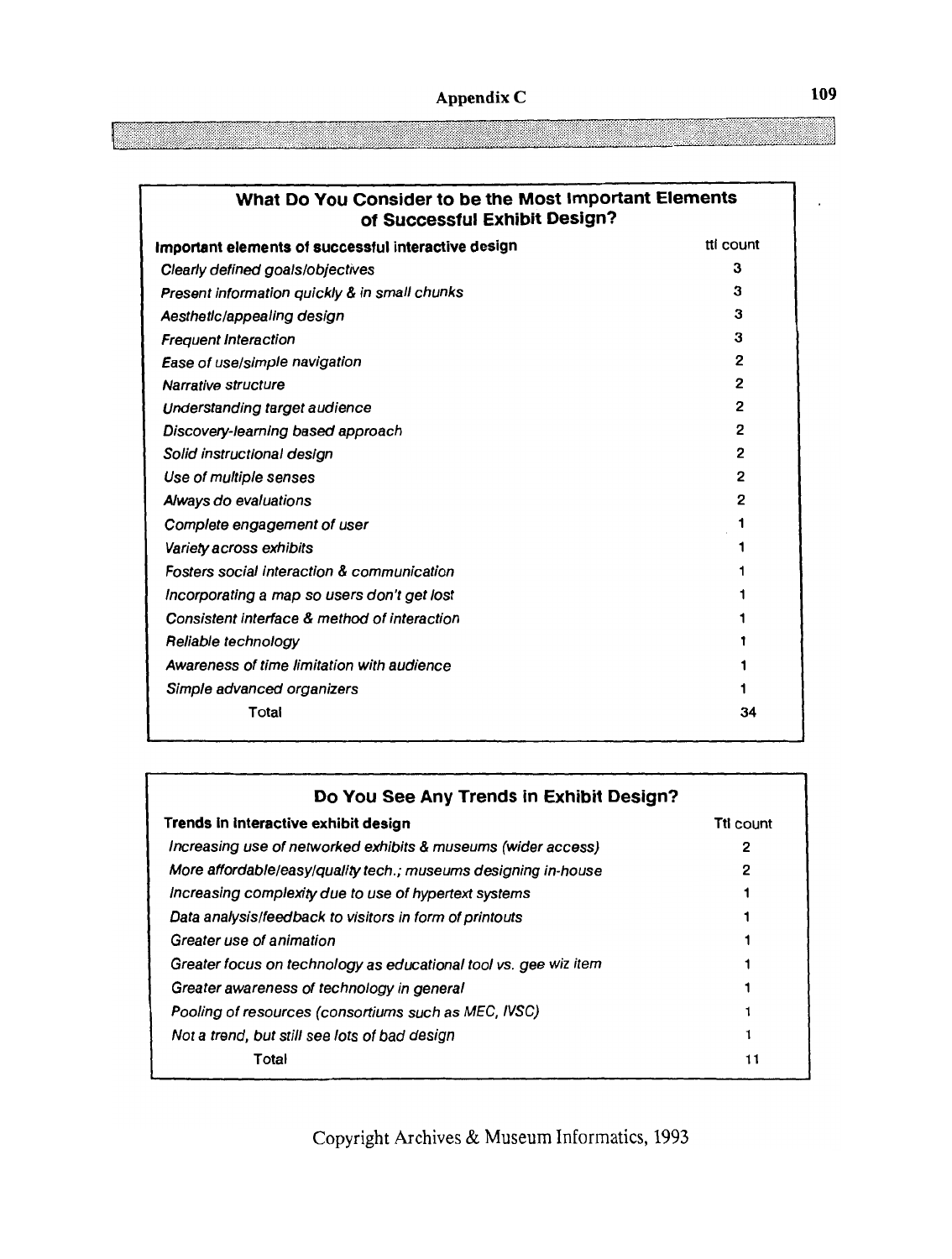#### **110 Interactive Multimedia in American Museums**

| What Specific Technologies Have You Used in Your Interactive Exhibits?<br>One to Four Times? Five or More Times? |            |        |              |
|------------------------------------------------------------------------------------------------------------------|------------|--------|--------------|
| Specific technologies/hardware used                                                                              | times used | 1 to 4 | Over 5       |
| Interactive videodisc                                                                                            |            |        | 5            |
| Linear video                                                                                                     |            |        | 4            |
| <b>CD-ROM</b>                                                                                                    |            | n      | 2            |
| DVI                                                                                                              |            |        | 0            |
| CD-I                                                                                                             |            | n      | 0            |
| CDTV                                                                                                             |            | o      | 0            |
| Touchscreen                                                                                                      |            | 0      | 5            |
| Joystick                                                                                                         |            |        |              |
| Mouse                                                                                                            |            |        |              |
| Trackball                                                                                                        |            |        |              |
| Voice controlled interface                                                                                       |            | 0      | <sup>0</sup> |
| <b>Artificial reality</b>                                                                                        |            |        |              |
| Other interfaces: buttons, proximity detectors, levers, tec.                                                     |            | 0      | 2            |

## **What Are the Most Common Limiting Factors Against Using Technology in Exhibits? Most common limiting factors against using technology <b>TE** TE count Cost of designlmoneyllack of funding **6**  Uncertainty about the need for technology **3**  Problem of museum design by committee **2**  Time it takes to develop 1 Idiosyncrasies of museum curators 1 Generalization of bad design to all interactive technologies 1 Lack of design/technical expertise &/or experience 1 Varying levels of reliability of the technology **1**  Limited traffic flow-through issues **1**

Copyright Archives & Museum Informatics, 1993

 $\Gamma$ otal  $\Gamma$